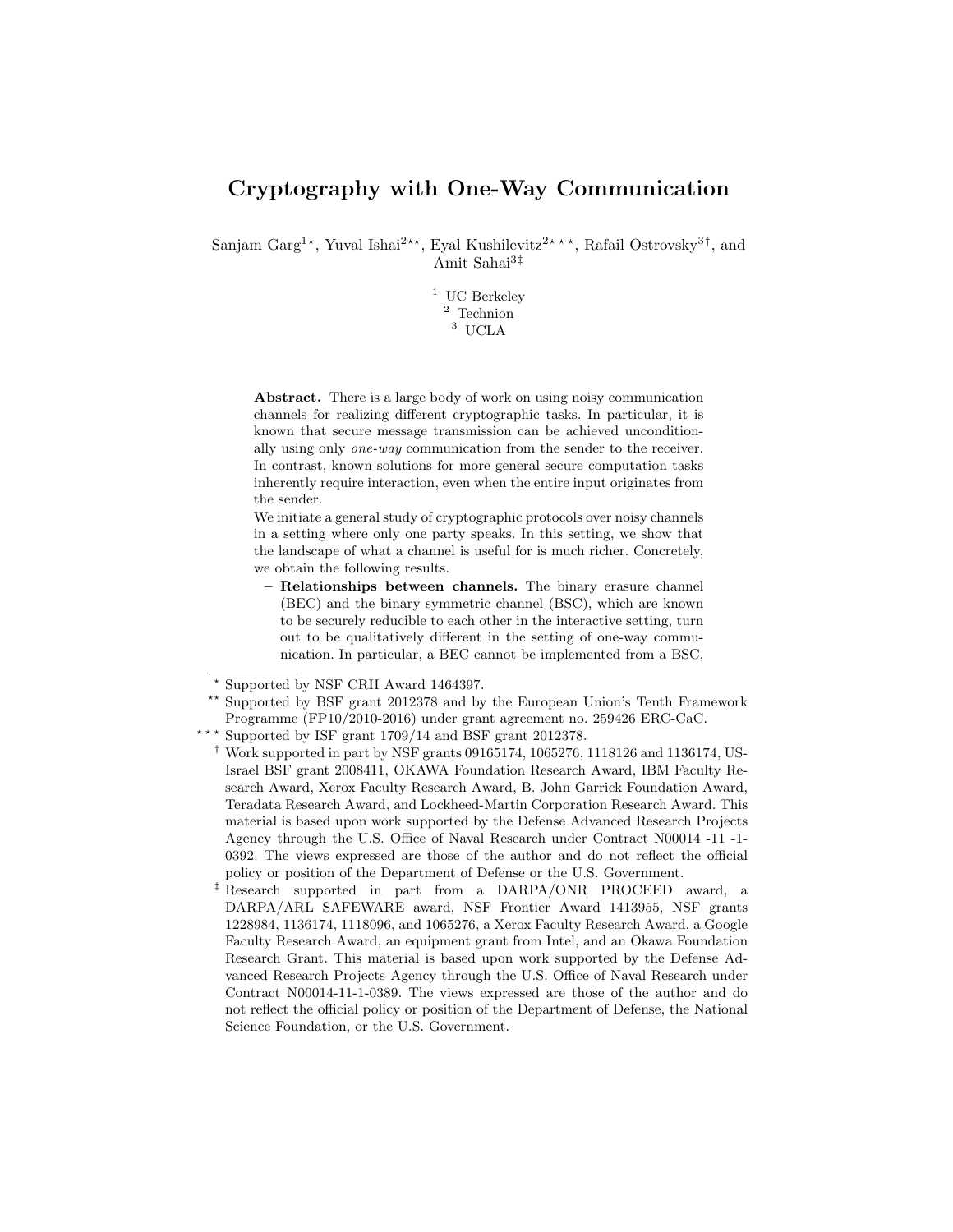and while the erasure probability of a BEC can be manipulated in both directions, the crossover probability of a BSC can only be manipulated in one direction.

- Zero-knowledge proofs and secure computation of deterministic functions. One-way communication over BEC or BSC is sufficient for securely realizing any deterministic (possibly reactive) functionality which takes its inputs from a sender and delivers its outputs to a receiver. This provides the first truly non-interactive solutions to the problem of zero-knowledge proofs.
- Secure computation of randomized functions. One-way communication over BEC or BSC cannot be used for realizing general randomized functionalities which take input from a sender and deliver output to a receiver. On the other hand, one-way communication over other natural channels, such as bursty erasure channels, can be used to realize such functionalities. This type of protocols can be used for distributing certified cryptographic keys without revealing the keys to the certification authority.

## 1 Introduction

The seminal work of Wyner [Wyn75] demonstrated the usefulness of noise for secure communication. Since then, there has been a large body of work on basing various cryptographic primitives, such as key agreement and commitment [BBCM95,BBR88,Mau91,DKS99,WNI03,Wul09,RTWW11], on different types of noisy communication channels.

In 1988, Crépeau and Kilian [CK88] showed that noise in a communication channel can be used to realize essentially everything a cryptographer could wish for. In particular, they showed that any non-trivial binary-symmetric channel (BSC) can be used to realize oblivious transfer (OT) which is sufficient for realizing two-party secure computation. (More efficient construction were later considered in [KM01,SW02,IKO<sup>+</sup>11b].) Finally, Crépeau, Morozov and Wolf [CMW04] generalized these results to arbitrary discrete memory-less channels. Other results towards characterizing the types of channels on which OT can be based appeared in [Kil88,DKS99,DFMS04,Wul07,Wul09].

Following the work of Crépeau and Kilian [CK88], the entire body of research on secure two-party computation over noisy channels requires parties to interact. In contrast, the present paper considers cryptographic protocols which only use one-way communication, namely ones in which only one party speaks. There has been a considerable amount of work on realizing information-theoretic secure message transmission in this setting. These works are motivated not only by the goal of achieving information-theoretic security, but also by the goal of efficiency; see [BTV12] for discussion. Our goal is to extend this study to more general cryptographic tasks, including useful special cases of secure two-party computation in which the input originates from only one party.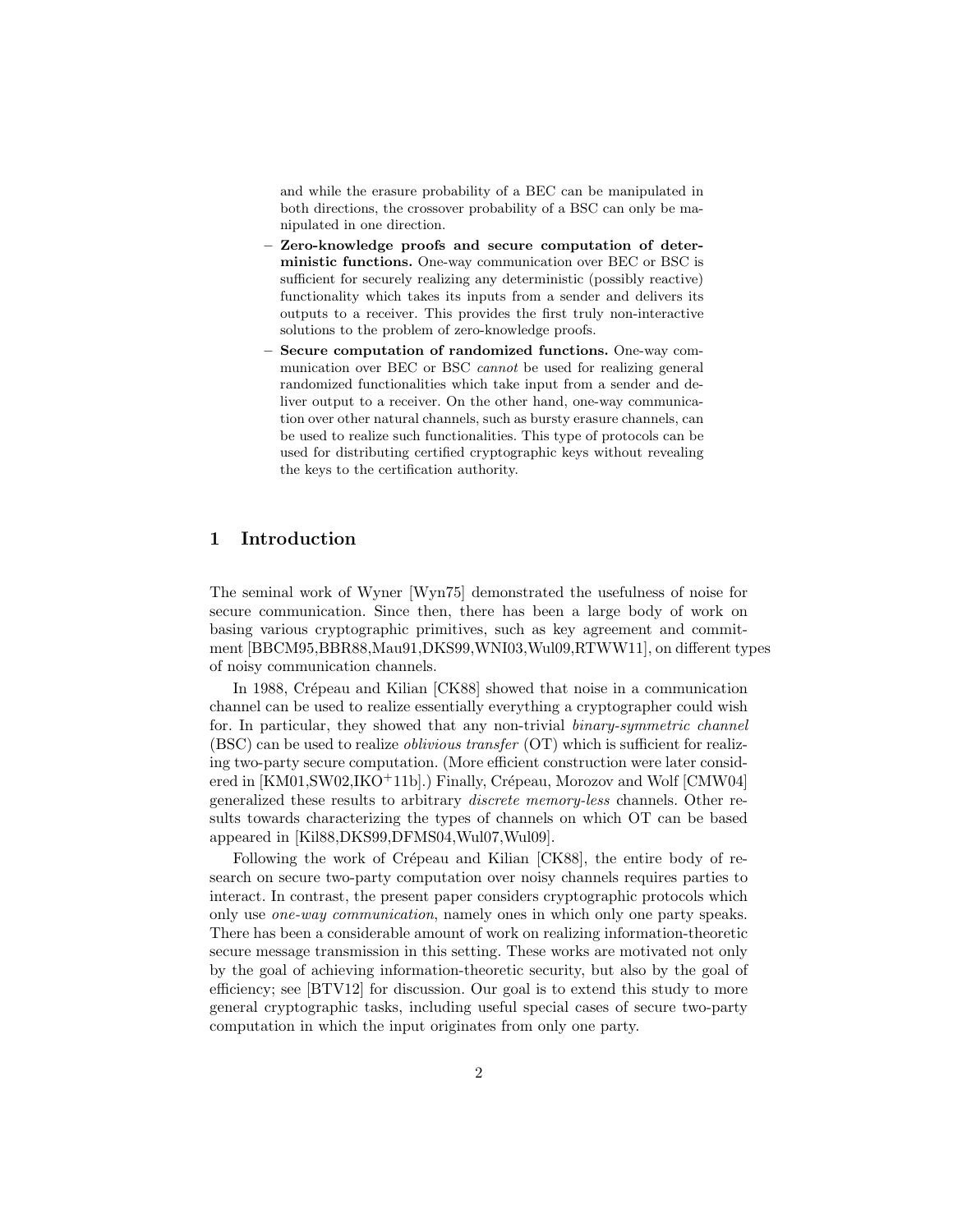#### 1.1 Our Model

We model a channel as an ideal functionality  $\mathcal{C}$ . This is done in order to capture the security properties of the channel in a clean way and in order to facilitate the use of composition theorems. A channel provides a communication medium between a *sender* and a *receiver*. The sender can invoke the channel  $\mathcal C$  on an input of its choice. The channel "based on its nature" processes the input and outputs the processed value to the receiver. The correctness and secrecy requirements of a channel and the protocols we build on top of it can be specified in terms of UC security. For example, consider a binary erasure channel (BEC) parameterized by a probability  $p \in (0,1)$ . For this channel, the sender inputs a bit  $x \in \{0,1\}$ and the channel outputs (for the receiver) x with a probability p and  $\perp$  with a probability  $1 - p$ . <sup>4</sup> Even for this basic channel, stating the correctness and security properties is non-trivial. Correctness requires that if the sender sends  $x$ then the receiver outputs either x or  $\perp$  with the right probability distribution. Security is a bit more involved; it requires that no malicious sender can figure out whether the receiver actually received the sent bit or not, and that a malicious receiver does not learn any partial information about the sent bit in the case of an erasure.

In this work, we consider various such channels. Two other channels that would be of great interest to us are the *binary symmetric channel* (BSC) and the random oblivious transfer (ROT) channel. A BSC is parameterized by a probability  $p \in (\frac{1}{2}, 1)$ . For this channel, the sent bit is transmitted correctly with probability p and is flipped with probability  $1 - p$ . An ROT channel takes as input two strings  $m_0$  and  $m_1$  from the sender and outputs either  $(m_0, \perp)$  or  $(\perp, m_1)$  to the receiver, with equal probability.

When considering protocols built on top of such channels, we distinguish between the weaker semi-honest model, where the sender follows the protocol but tries to learn information about the receiver's output from its random coins, and the *malicious model*, where the sender may send arbitrary information over the channel. When the sender follows the protocol, the receiver's output should be as specified by the functionality. When the sender deviates from the protocol, the security requirement uses the standard real-ideal paradigm, asserting that the sender's strategy can be simulated by a distribution over honest strategies. It is important to note, however, that in this case the standard definition of "security with abort" also allows the sender to make the protocol fail, as long as the receiver can detect this failure. By default, the term "secure" refers to the malicious model, though most of our negative results apply also to the semihonest model.

#### 1.2 Our Results

We initiate a general study of one-way secure computation (OWSC) protocols over noisy channels in a setting where only one party speaks. Surprisingly, the

 $<sup>4</sup>$  In the literature, p sometimes stands for the error probability, while in our paper it</sup> is the probability of the "no noise" event.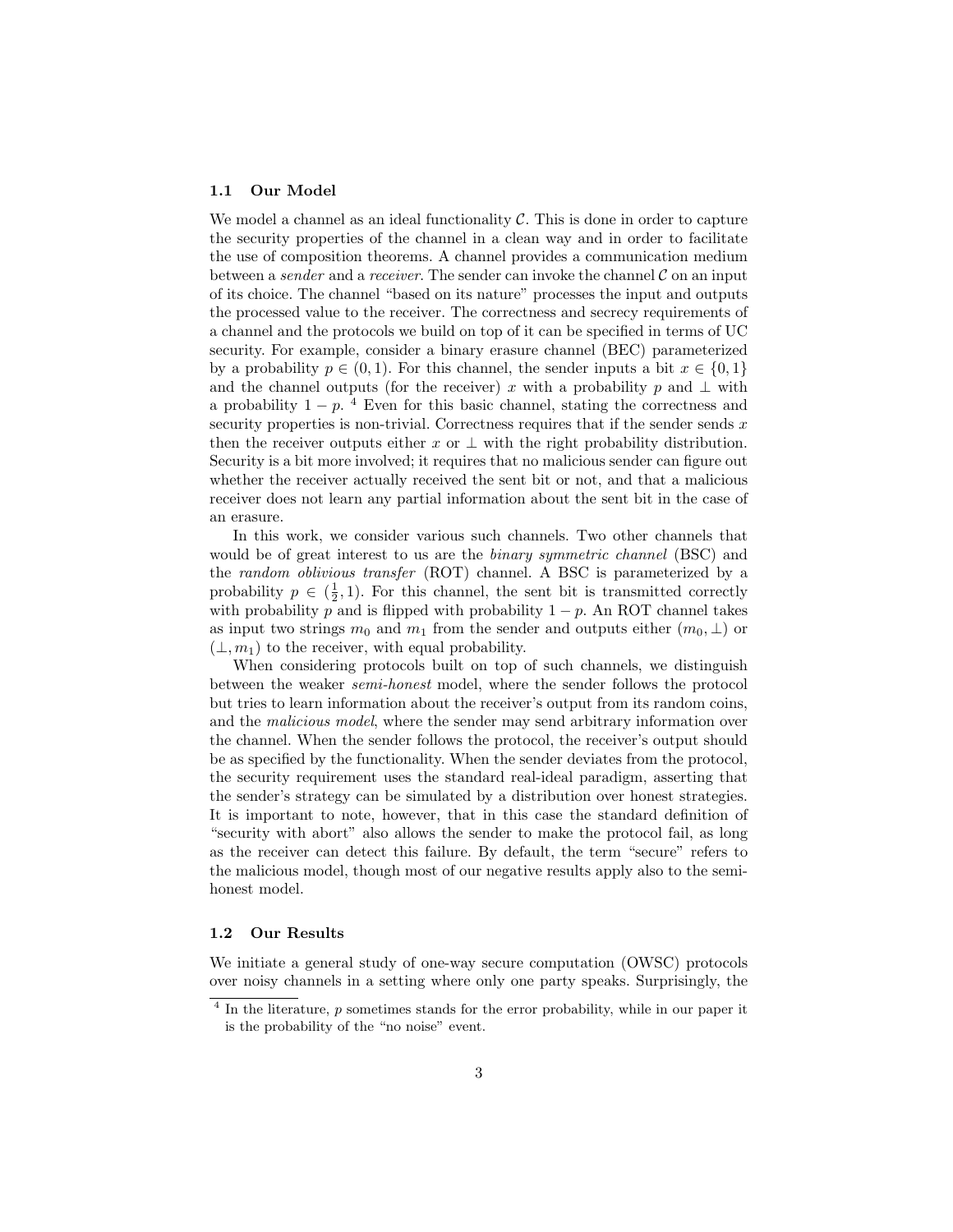

Fig. 1. Relationships among different kinds of channels and their applications. Solid arrows are used to denote a positive reduction, i.e.  $A \rightarrow B$  implies that B can be constructed given A. On the other hand, dashed arrows indicate negative results, i.e.  $A \rightarrow B$  implies that B cannot be constructed given A. Solid self-edge of BEC indicates that the transmission probability of a BEC can be manipulated in both directions. On the other hand, the solid and dashed self-edges of BSC respectively indicate that the probability of correct transmission of a BSC can be diminished (and brought closer to  $(\frac{1}{2})$  but cannot be amplified.

one-way setting is strikingly different from the interactive setting. In the interactive setting, all finite channels are either trivial, equivalent to secure message transmission, or equivalent to oblivious transfer. On the other hand, in the setting of OWSC, the landscape of what a channel is useful for is much richer. Specifically, we obtain the following results. All the implications have been summarized in Figure 1.

- Relationships between channels. Binary erasure channel (BEC) and binary symmetric channel (BSC), which are known to be securely reducible to each other in the interactive setting, turn out to be qualitatively very different in the setting of one-way communication. In particular, we show that a BEC cannot be implemented given a BSC. Also, somewhat surprisingly, we show that while the erasure probability of a BEC can be manipulated in both directions the probability of correct transmission of a BSC can only be manipulated in one direction.
- Deterministic functions. We show that both BEC and and BSC are sufficient for securely realizing any deterministic (possibly reactive) functionality that takes input from a sender and delivers its output to a receiver with only one-way communication. This provides the first truly non-interactive solution to the problem of zero-knowledge. We extend our results to the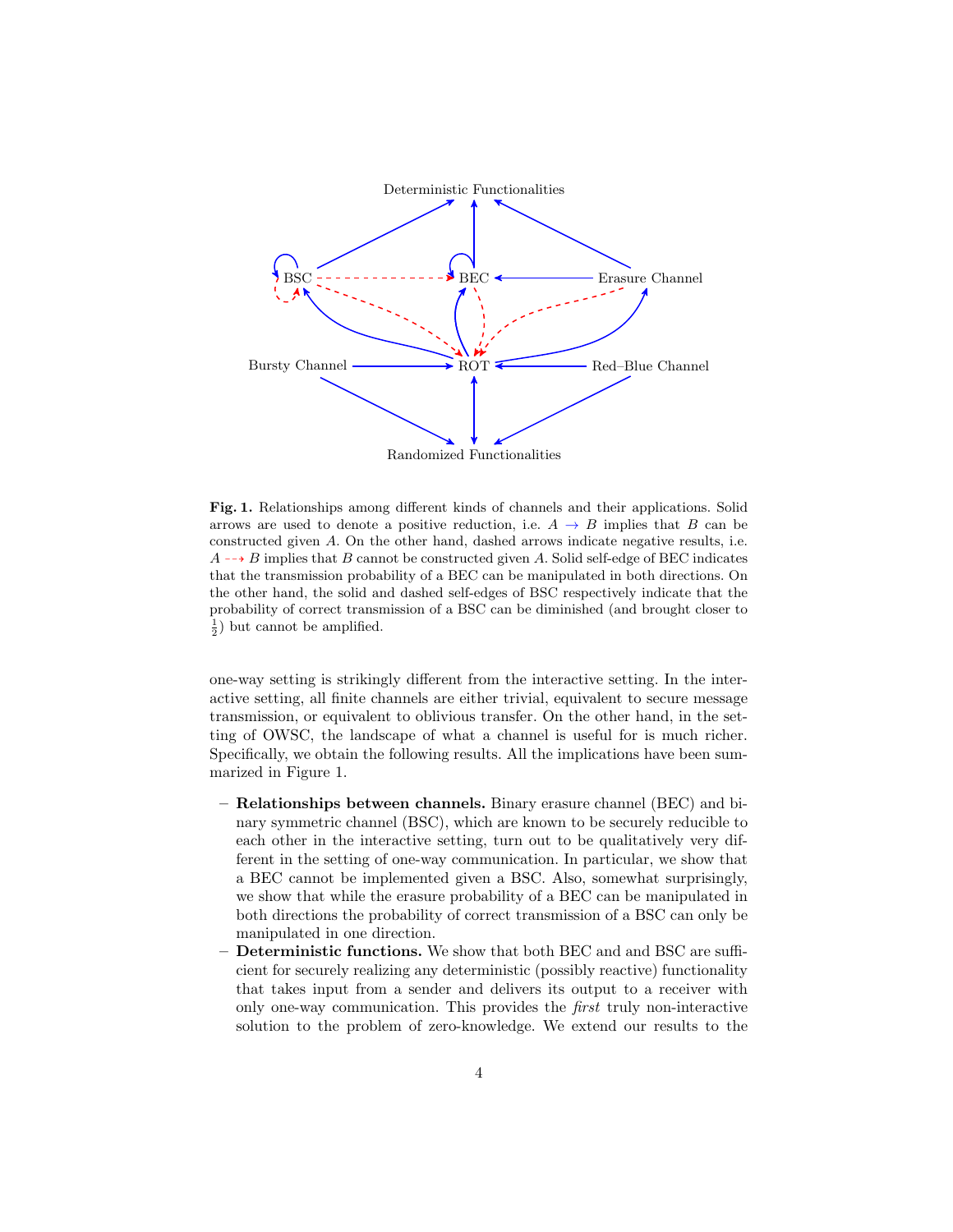Generalized Erasure Channel (GEC) which is a generalization of BEC (see Section 3 for formal definition).

– Randomized functions. We show that neither BEC nor BSC can be used (even assuming computational assumptions) for the task of realizing randomized functionalities which take input from a sender and deliver output to a receiver, in the setting of one-way communication. Nonetheless, one-way communications over natural channels, such as bursty erasure channels, can be used to realize such functionalities. This result is obtained by first constructing a random oblivious-transfer channel (ROT) and building on the techniques from [IPS08,IKO+11a]. This provides the first non-trivial feasibility result for secure-computation in a setting where only one party speaks.

#### 1.3 Applications

One-way secure computation (OWSC) both for deterministic and randomized functionalities enable a number of applications for which there are no known solutions.

Truly non-interactive zero-knowledge. Non-interactive zero-knowledge proof systems (NIZKs) [BFM90,FLS99] are a fundamental tool in cryptography with widespread applications. However, all known constructions rely on a common random string (or a random oracle)<sup>5</sup> and inherently fail to achieve useful features such as non-transferability or deniability [Pas03]. OWSC for deterministic functions provides the first truly non-interactive solution to the problem of zeroknowledge. This solution does not rely on a shared string between parties or a random oracle and achieves non-transferability and deniability properties. Furthermore, this solution achieves information theoretic and composable security.

Oblivious certification of cryptographic keys. Public-key cryptography relies on the existence of certification authorities (like Verisign) who sign the public keys of different parties. All known implementations of this certification procedure rely on interaction. Our OWSC for randomized functionalities provides for the first candidate to realize this procedure with just one-way communication. More specifically, our protocol allows the certification authority to send a public-key secret-key pair along with a certificate on the public key with just one-way communication. We stress that in this setting the certification authority itself does not learn the secret key of the recipient party, as the randomness used in its generation is derived from the channel. However, if the certificate authority deviates from the protocol, the recipient may detect failure rather than output a pair of keys.

<sup>5</sup> The result of Barak and Pass [BP04] is an exception to this. However they only achieve a weaker notion where security is only guaranteed against uniform provers. We, on the other hand, are interested in the standard notion of zero-knowledge.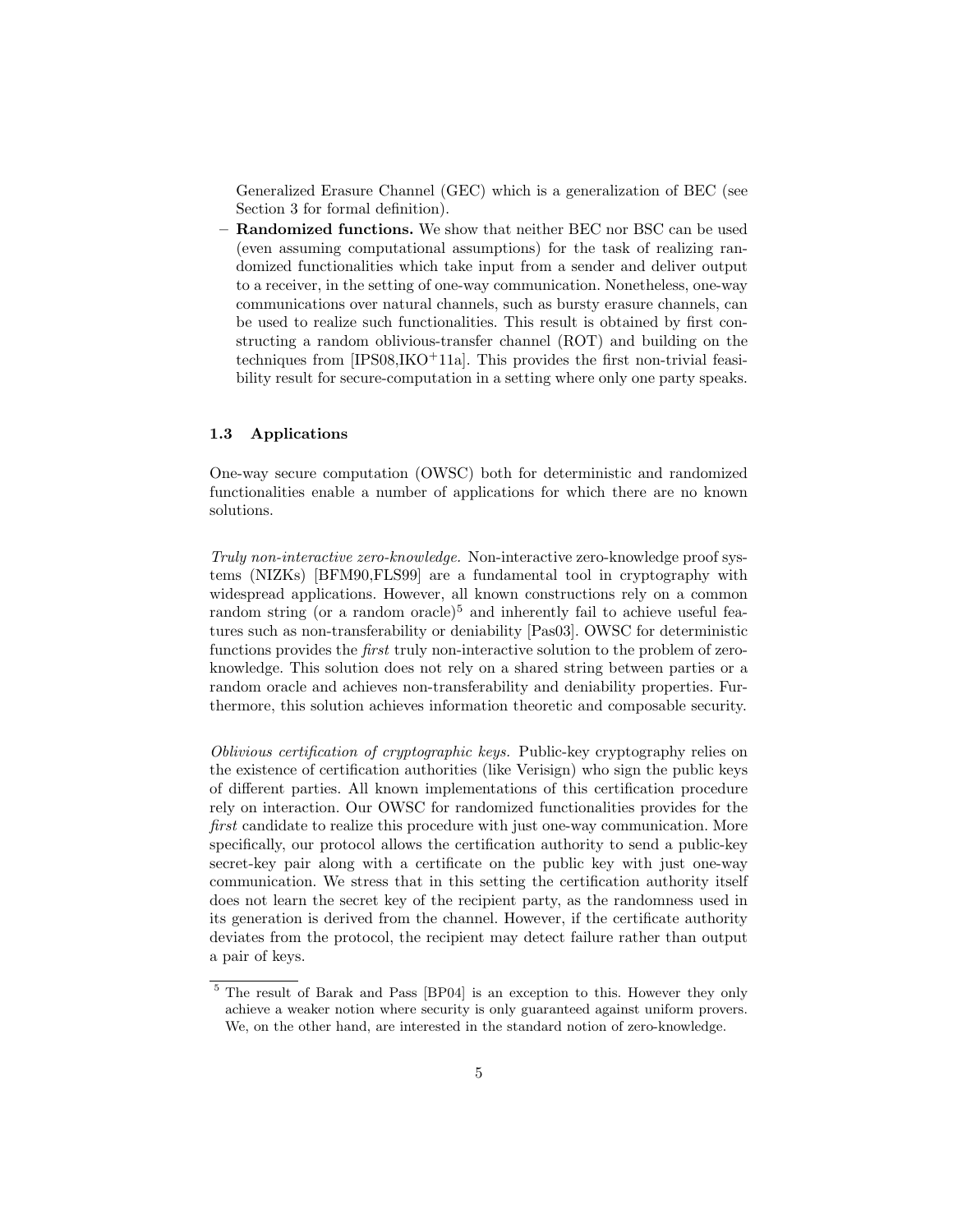Fair puzzle distribution. Consider a Sudoku Puzzle competition where the organizer of the competition would like to generate signed puzzles for all the participants. However the participants do not trust the organizer and would like their challenge Sudoku puzzles to be of the same difficulty. More specifically, we would like to have a mechanism that allows the competition organizer to provide independent puzzles of a pre-specified difficulty level (along with a signature on this puzzle) to each of the participants. The participants should be assured not only that the puzzles were generated independently from the correct distribution, but also that the organizers do not have an edge in solving the puzzles they generated (e.g., by generating random solved puzzles). There are no known solutions for this problem in a setting with just one-way communication. Our OWSC protocol for randomized functions gives the first such solution.

## 2 Preliminaries

Let  $\lambda$  denote a security parameter. We say that a function is *negligible* in  $\lambda$  if it is asymptotically smaller than the inverse of any fixed polynomial in  $\lambda$ . Otherwise, the function is said to be *non-negligible* in  $\lambda$ . We say that an event happens with *overwhelming* probability if it happens with probability  $p(\lambda) = 1 - \nu(\lambda)$ , where  $\nu(\lambda)$  is a negligible function in  $\lambda$ . We use  $[n]$  to denote the set  $\{1, \ldots, n\}$ .

*Monotone Sets.* Let  $X_1, X_2, \ldots, X_n$  be independent Bernoulli variables with  $Pr[X_i =$  $[1] = p_i$ . We define  $Q_n = \{0, 1\}^n$  (the *n-cube*) and identify each element  $a \in Q_n$ with the corresponding subset of [n]; i.e.,  $\{i \mid a_i = 1\}$ . We define a probability measure Pr on  $Q_n$  by:

$$
\Pr(a) = \prod_{i \in a} p_i \prod_{i \notin a} (1 - p_i) \; .
$$

A set  $A \subseteq Q_n$  is said to be a *monotone* if  $a \in A$  and  $a \subseteq b$  implies that  $b \in A$ .

**Lemma 1 (Harris [Har60], Kleitman [Kle66]).** If A and B are two monotone subsets of  $Q_n$  then A and B are positively correlated; namely,

$$
\Pr[A \cap B] \ge \Pr[A] \Pr[B].
$$

*Chernoff bounds.* Let  $X_1, X_2, \ldots, X_n$  be independent Bernoulli variables with  $Pr[X_i = 1] = p_i$ . Let  $X = \sum_{i=1}^n X_i$  and  $\mu$  be the expectation of X. Then,

$$
\Pr(X \ge (1+\delta)\mu) \le e^{-\frac{\delta^2 \mu}{3}}, \text{ for } 0 < \delta < 1.
$$
  

$$
\Pr(X \le (1-\delta)\mu) \le e^{-\frac{\delta^2 \mu}{2}}, \text{ for } 0 < \delta < 1.
$$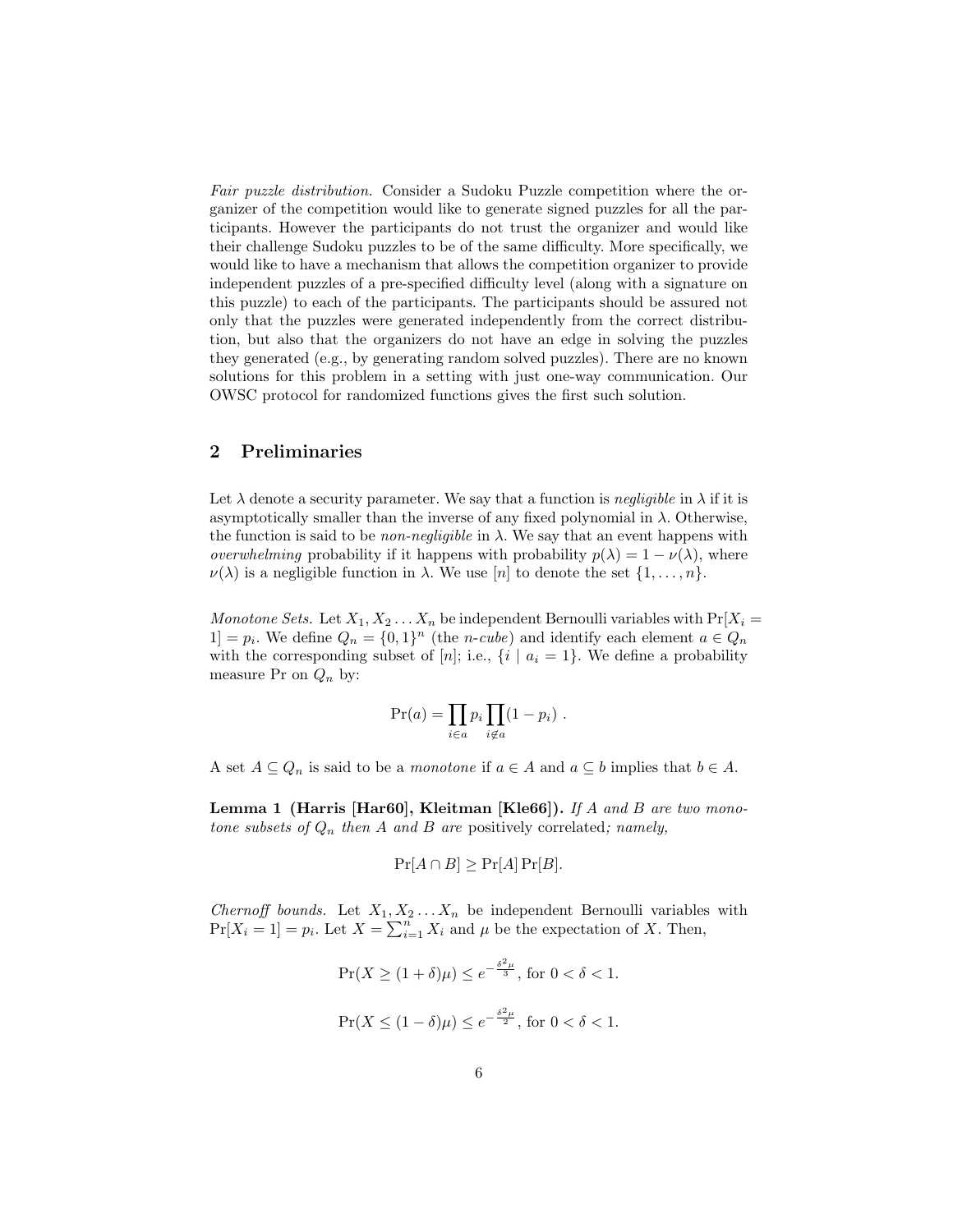## 3 Different kinds of channels

In this work, we model a channel as an ideal functionality  $C$ . This is done in order to capture the security properties of a channel in a clean way. A channel provides a (one-way) communication medium between a sender and a receiver. The sender can invoke the channel  $\mathcal C$  on an input of its choice. The channel "based on its nature", processes the input and outputs the processed value to the receiver. The correctness and secrecy requirements of a channel can be specified by a two-party functionality, which takes an input from the sender, generates some internal randomness, and delivers an output to the receiver. Our formulation of channel functionalities, as well as the security definition of protocols that build on top of them, follow the standard UC framework [Can05]. All of our positive results hold with statistical security, and some of our negative results apply also to the case of computational security. We will consider the following types of channels.

Binary Erasure Channel. The binary erasure channel (BEC) is perhaps the simplest non-trivial channel model considered in the literature. We denote this channel by  $C_{BEC}^p$ . For this channel, the sender inputs a bit  $x \in \{0,1\}$  and the channel outputs (to the receiver) x with a probability p and  $\perp$  with a probability  $1-p$ .

Binary Symmetric Channel. The binary symmetric channel (BSC) denoted by  $\mathcal{C}_{BSC}^{p}$  (for  $p > \frac{1}{2}$ ) is a channel in which the sender inputs a bit  $x \in \{0,1\}$  and the channel outputs (for the receiver) x with a probability p and  $1 - x$  with a probability  $1 - p$ .

Generalized Erasure Channel. The generalized erasure channel (GEC) is a generalization of the BEC, where  $k$  strings are sent by the sender and some subset of them, determined by a probability distribution  $D$ , is erased. We denote this channel by  $\mathcal{C}_{GEC}^{k,\ell,\mathcal{D}}$ . Formally, the functionality takes as input k strings  $x_1, \ldots, x_k \in \{0,1\}^{\ell}$  from the sender. It samples a string  $s \in \{0,1\}^k$  (which we call the *randomness of the channel*) according to the distribution  $D$ . If  $s_i = 1$ then set  $y_i = x_i$  and, otherwise,  $y_i = \perp$ . The functionality outputs  $y_1, \ldots, y_k$ to the receiver. We will consider the following special cases of the generalized erasure channel.

- $\ell$ -Bit Random Oblivious Transfer. The  $\ell$ -bit random oblivious transfer channel ( $\ell$ -ROT) denoted by  $\mathcal{C}_{ROT}^{\ell}$  corresponds to the channel  $\mathcal{C}_{GEC}^{2,\ell,\mathcal{D}_2,\mathit{OT}}$ , where  $\mathcal{D}_{2,OT}$  is the distribution that outputs a uniformly random value in  $\{01, 10\}.$ We also consider a *p*-biased  $\ell$ -bit ROT channel denoted by  $\mathcal{C}_{ROT}^{\ell,p}$  corresponds to the channel  $\mathcal{C}_{GEC}^{2,\ell,\mathcal{D}_{2,p,\mathcal{O}T}}$ , where  $\mathcal{D}_{2,p,\mathcal{O}T}$  is the distribution that outputs 10 with probability p and 01 with a probability  $1 - p$ .
- $-(k, \ell, p)$ -Erasure Channel. The  $(k, \ell, p)$ -erasure channel corresponds to the channel  $\mathcal{C}_{GEC}^{k,\ell,\mathcal{D}_{k,p}}$ , where  $\mathcal{D}_{k,p}$  is the distribution that outputs a k bit string s such that, for every  $i \in [k]$ , we have  $s_i = 1$  with probability p and  $s_i = 0$ with probability  $1 - p$ .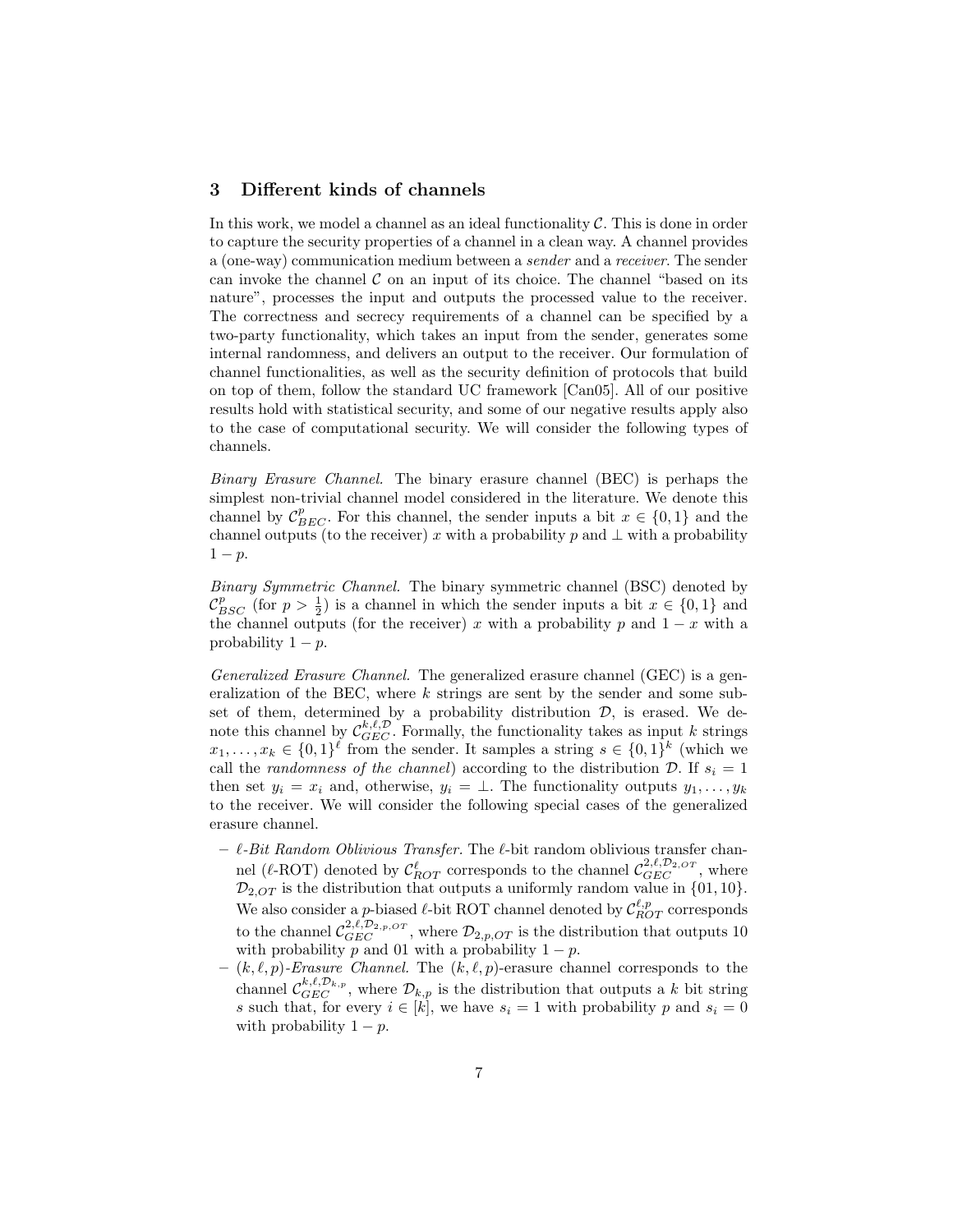- $(k, \ell)$ -Perfect Red-Blue Channel. The  $(k, \ell)$ -Perfect Red-Blue channel corresponds to the channel  $\mathcal{C}_{GEC}^{k,\ell,\mathcal{D}_{k,RB}}$ , where  $\mathcal{D}_{k,RB}$  is any distribution such that each string in its output space (namely  $\{0,1\}^k$ ) may be labeled either Red or Blue (or none) in a way that  $Pr[Red \cup Blue] = 1, Pr[Red] = Pr[Blue]$  and  $\forall r \in \text{Red}$  and  $\forall s \subseteq r$  we have that  $s \notin \text{Blue}$  and, similarly,  $\forall b \in \text{Blue}$  and  $\forall c \subseteq b$  we have that  $c \notin \textsf{Red}.^6$
- $-(k, \ell, \mu, \nu, \eta)$ -Statistical Red-Blue Channel. The  $(k, \ell, \mu, \nu, \eta)$ -Statistical Red-Blue channel is a relaxed version of the Perfect Red-Blue Channel, that corresponds to the channel  $\mathcal{C}_{GEC}^{k,\ell,\mathcal{D}_{k,\mu,\nu,\eta}}$ , where  $\mathcal{D}_{k,\mu,\nu,\eta}$  is any distribution whose output space can be labelled Red and Blue such that (i) Pr[Red ∪ Blue]  $\geq 1-\mu$ , (ii)  $|\Pr[\text{Red}]-\Pr[\text{Blue}]| \leq \nu$ , (iii)  $\Pr_{r \in \text{Red}}[\exists s \subseteq r \text{ such that } s \in$ Blue]  $\leq \eta$ , and (iv)  $Pr_{b \in Blue}[\exists c \subseteq b \text{ such that } c \in Red] \leq \eta$ .
- $(k, l, b)$ -Perfect Bursty Channel. This is an erasure channel where all b erasures appear in a "burst". Formally, the  $(k, \ell, b)$ -Perfect bursty channel corresponds to the channel  $\mathcal{C}_{GEC}^{k,\ell,\mathcal{D}_{k,b}}$ , where  $\mathcal{D}_{k,b}$  is the distribution that outputs a  $k$  bit string such that all the bits are set to 1 besides the bits in locations  $x+1, x+2, \ldots, x+b$  where x is chosen uniformly from  $\{0, \ldots, k-b\}.$
- $-(k, \ell, b, \sigma)$ -Noisy Bursty Channel. This is an erasure channel where erasures still appear in a "burst" but their number  $b'$  is normally distributed around b. Formally, the  $(k, \ell, b, \sigma)$ -noisy bursty channel corresponds to the channel  $\mathcal{C}_{GEC}^{k,\ell,\mathcal{D}_{k,b,\sigma}}$  for typical  $k \gg b$ , where  $\mathcal{D}_{k,b,\sigma}$  is the distribution that outputs a  $k$  bit string such that all the bits are set to 1 besides the bits in locations  $x+1, x+2, \ldots, x+b'$  where b' is sampled from a gaussian and rounded to the closest non-negative integer  $\leq k$  with mean b and standard deviation  $\sigma$ and then x is chosen uniformly from  $\{0, \ldots, k - b'\}.$

#### 4 Classification of functionalities

Below we define the notion of one-way secure computation (OWSC) over a channel  $\mathcal C$  (thought of as a non-reactive ideal functionality). We shall refer to such a OWSC scheme as  $OWSC/C$ .

An OWSC<sup> $f$ </sup>/C scheme for a function  $f : X \to Y$  is a two-party protocol between Sender and Receiver and it follows the following format:

- Sender gets an input  $x \in X$ .
- Sender invokes the channel  $C$  (possibly multiple instances of the channel) with inputs of its choice. The channel, based on its nature, processes the input value and outputs it to the Receiver.
- Receiver carries out a local computation and outputs  $f(x)$  or an error message.

Similarly, we can consider reactive functionality specified by a stateful function  $f: \Sigma \times X \to \Sigma \times Y$ . The Sender of a  $\mathsf{OWSC}^f/\mathcal{C}$  scheme for a stateful function f obtains multiple inputs on the fly. On obtaining an input  $x \in X$ , Sender can

<sup>&</sup>lt;sup>6</sup> Here, again, we identify each  $a \in \{0,1\}^k$  with a subset of [k] in the natural way.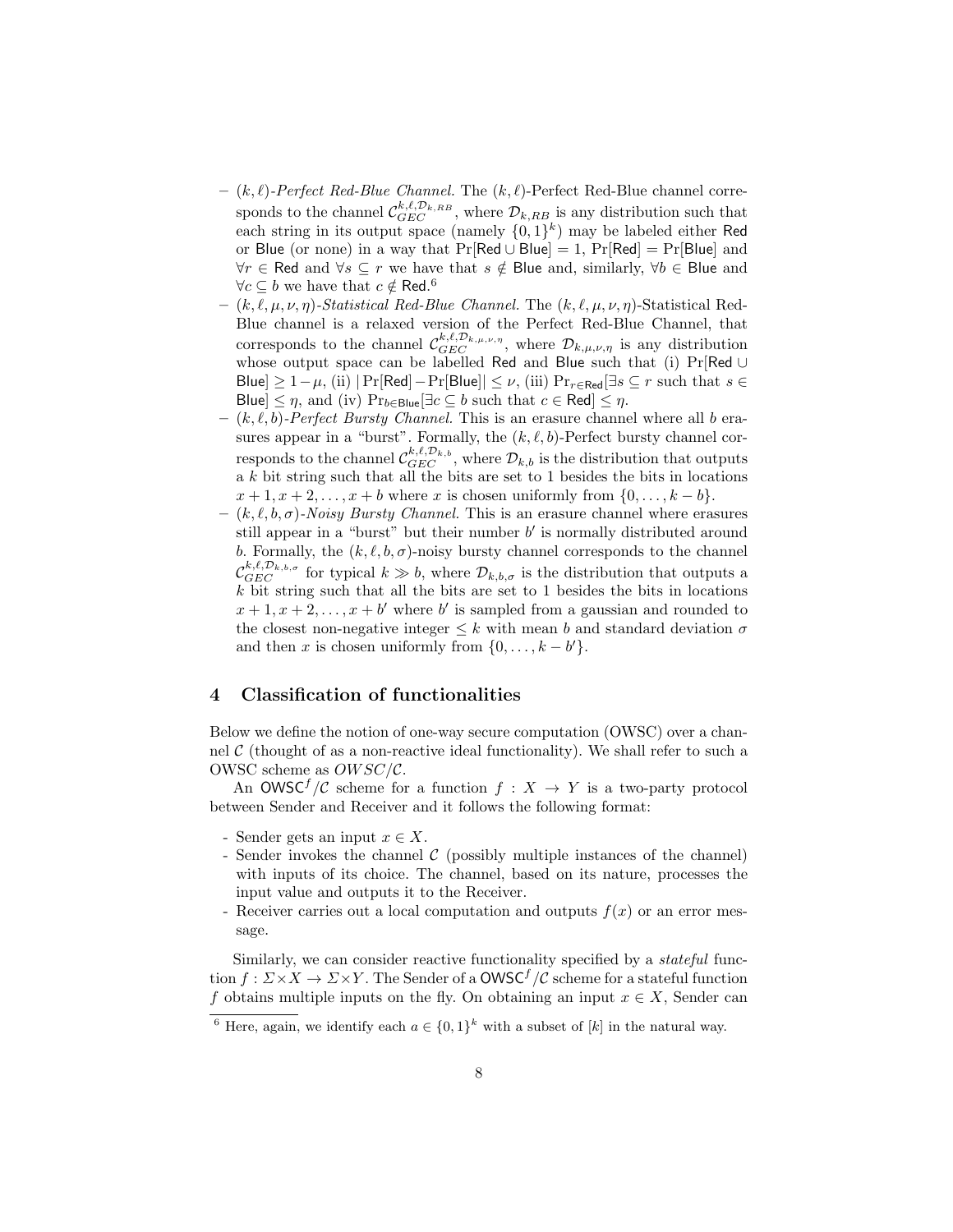invoke the channel  $\mathcal C$  multiple times and in each execution the Receiver should either output y where  $(\sigma', y) \leftarrow f(\sigma, x)$  (where  $\sigma \in \Sigma$  is the current state and  $\sigma'$  is the state for the next execution) or an error message. The first execution of the protocol sets the state to  $\epsilon$ .

The correctness and secrecy requirements of an OWSC scheme can be specified in terms of an ideal functionality. An  $\mathsf{OWSC}^f/\mathcal{C}$  scheme for f is required to be a secure realization of the following function  $\mathcal{F}_f$  in the C-hybrid model.

-  $\mathcal{F}_f$  accepts  $x \in X$  from the Sender and outputs  $f(x)$  to the receiver. If x is a special input error, then it outputs error to the Receiver.

We shall denote the security parameter by  $\lambda$  and require that the sender and the receiver in any scheme run in time polynomial in  $\lambda$  and the size of the circuit computing the function  $f$ . Further, for a scheme to be considered secure, we require that the simulation error be at most  $2^{-\Omega(\lambda)}$ .

Definition 1 (Completeness for deterministic functionalities). A channel  $\mathcal C$  is said to be OWSC complete for deterministic functionalities, if for every deterministic function  $f: X \to Y$  there exists a OWSC<sup>f</sup>/C scheme that is a UC-secure realization of the functionality  $\mathcal{F}_f$  in the C-hybrid model.

Definition 2 (Completeness for randomized functionalities). A channel  $\mathcal C$  is said to be OWSC complete for randomized functionalities, if for every randomized function  $f: X \to Y$  there exists a OWSC<sup>f</sup> /C scheme that is a UC-secure realization of the functionality  $\mathcal{F}_f$  in the C-hybrid model.

#### 5 Reductions among channels

In this section, we study the relationships between different kinds of channels. Specifically:

- Impossibility results for  $C_{ROT}$ . One of the key channels of interest to us is the random oblivious transfer channel. We start by establishing (in Section 5.1) that this channel cannot be securely realized out of the most basic channels such as  $C_{BEC}$  (in fact, from any  $C_{GEC}^{k,\ell,\mathcal{D}_{k,p}}$ , where  $\mathcal{D}_{k,p}$  is the distribution that outputs a k bit string s such that, for every  $i \in [k]$ , we have  $s_i = 1$  with probability p and  $s_i = 0$  with probability  $1 - p$ ) and  $\mathcal{C}_{BSC}$ . In full-version, we provide extensions of these results to the computational setting (but ruling out only protocols with negligible error rather than small noticeable error).
- Positive results for  $C_{ROT}$ . We consider a variety of more structured channels, such as the Red-Blue channel and the bursty channel, and give constructions of random oblivious transfer channel from such channels (Section 5.2).
- Self-transformations for  $\mathcal{C}_{BEC}$  and  $\mathcal{C}_{BSC}$ . We move back to the basic channels ( $C_{BEC}$  and  $C_{BSC}$ ) and study additional properties of them. Although both these channels do not imply  $C_{ROT}^1$ , they are of a very different nature. We show (in Section 5.3) that erasure probabilities of the  $\mathcal{C}_{BEC}$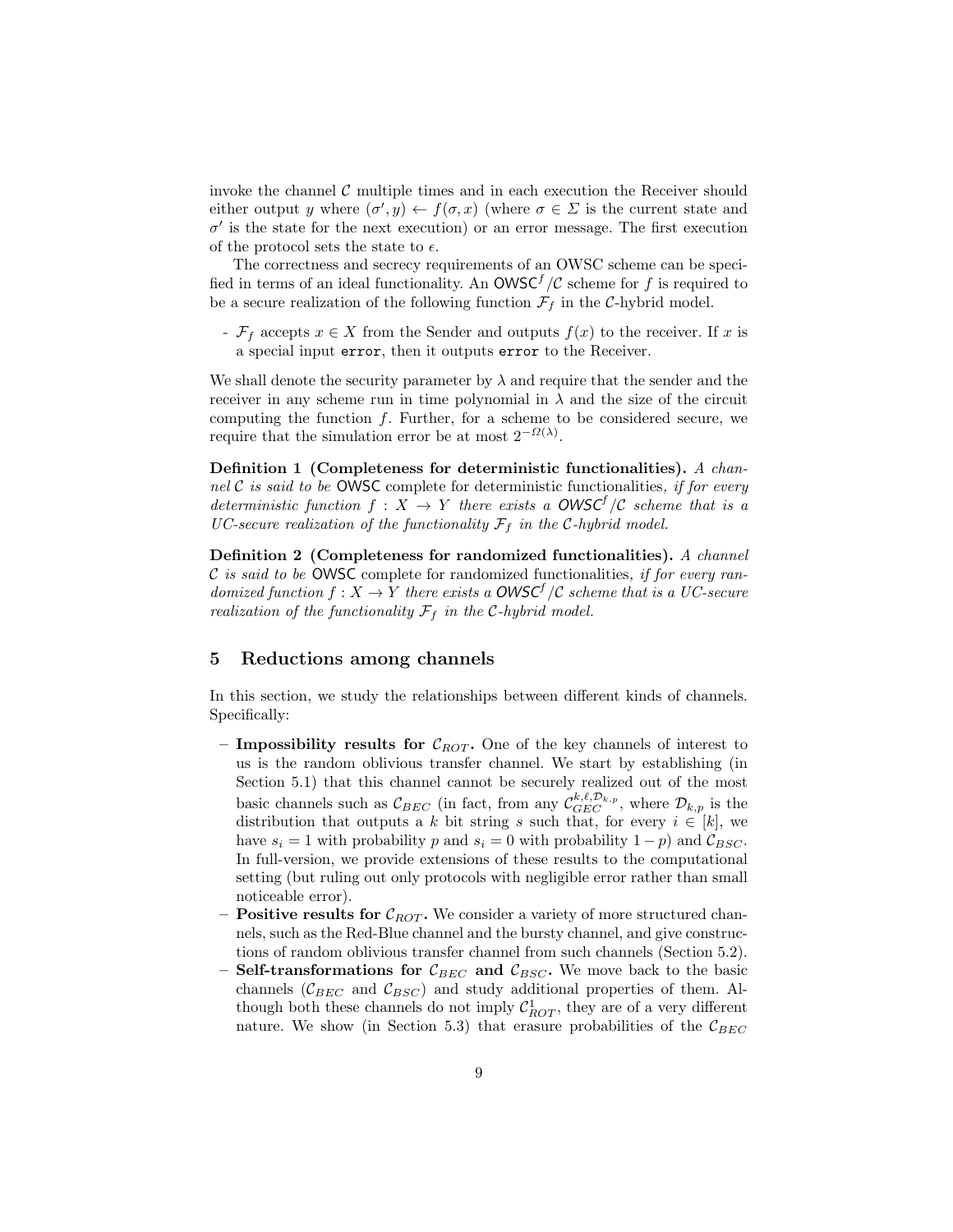can be easily manipulated but the flipping probability of  $\mathcal{C}_{BSC}$  is harder to manipulate. In particular, we show that, given a  $\mathcal{C}_{BEC}$ , we can construct another  $C_{BEC}$  with amplified or diminished erasure probabilities. On the other hand, given a  $\mathcal{C}_{BSC}$ , we can only construct another  $\mathcal{C}_{BSC}$  with amplified flipping probability. In fact, diminishing the flipping probability turns out to be is impossible.

We remark that all the impossibility results (in this section) are stated in terms of the simulation based notion but hold even for a weaker game-based security notion. These stronger impossibility results are implied by the proofs and are not spelled out explicitly.

#### 5.1 Impossibility results for  $C_{ROT}$

In this subsection, we rule out the construction of  $\mathcal{C}_{ROT}^1$  (random oblivious transfer) from the most basic channels such as  $C_{BEC}$  and  $C_{BSC}$ . In particular, we show:

- $\mathcal{C}^{\ell'}_{ROT}$  (and, in fact, even biased-ROT) cannot be non-interactively securely realized from  $\mathcal{C}_{GEC}^{k,\ell,\mathcal{D}_{k,p}}$ .
- $-\mathcal{C}_{BEC}^{p'}$  cannot be non-interactively securely realized from  $\mathcal{C}_{BSC}^{p}$ . It is easy to realize  $\mathcal{C}_{BEC}^{\frac{1}{2}}$  from  $\mathcal{C}_{ROT}^{\ell'}$ . Hence, combining with the above result, we also conclude that  $\mathcal{C}_{ROT}^{\ell'}$  cannot be non-interactively securely realized from  $\mathcal{C}_{BSC}^p$ .

The following theorem and its proof can be adapted to rule out even  $\mathcal{C}_{ROT}^{\ell',q}$ for any constant  $q$ . We state the result and the proof in the simpler setting where  $q=\frac{1}{2}$ .

**Theorem 1.**  $\exists \varepsilon \in (0,1)$  and  $\ell' \in \mathbb{Z}^+$  such that  $\forall k, \ell, p$ , the channel  $\mathcal{C}_{ROT}^{\ell'}$ cannot be  $\varepsilon$ -securely realized in the  $\mathcal{C}_{GEC}^{k,\ell,\mathcal{D}_{k,p}}$  hybrid model even against semihonest adversaries.

We start by giving some intuition for the case of binary erasure channel. The intuition extends to  $(k, \ell, p)$ -erasure channels in a natural way. In any protocol for non-interactively realizing  $C_{ROT}^1$  the sender will need to encode both its inputs  $m_0, m_1$  into its first message. Whether the receiver obtains  $m_0$  or  $m_1$  should depend solely on the random coins of the channel. In other words, erasure of certain bits (or more generally one combination from a list of possible choices) allows the receiver to obtain  $m_0$  while erasure of another combination allows the receiver to learn  $m_1$ . The key issue is that a binary erasure channel erases each bit sent by the sender independently with a probability  $1 - p$ . Consider the scenario in which a receiver can obtain  $m_0$  from the received bits. In this scenario, since each bit sent by the sender is treated independently we have that the receiver also obtains  $m_1$  with a large enough probability, contradicting the security of the protocol. Arguing the last step formally is tricky and we rely on the Harris-Kleitman inequality for our argument. The full proof appears in the full-version.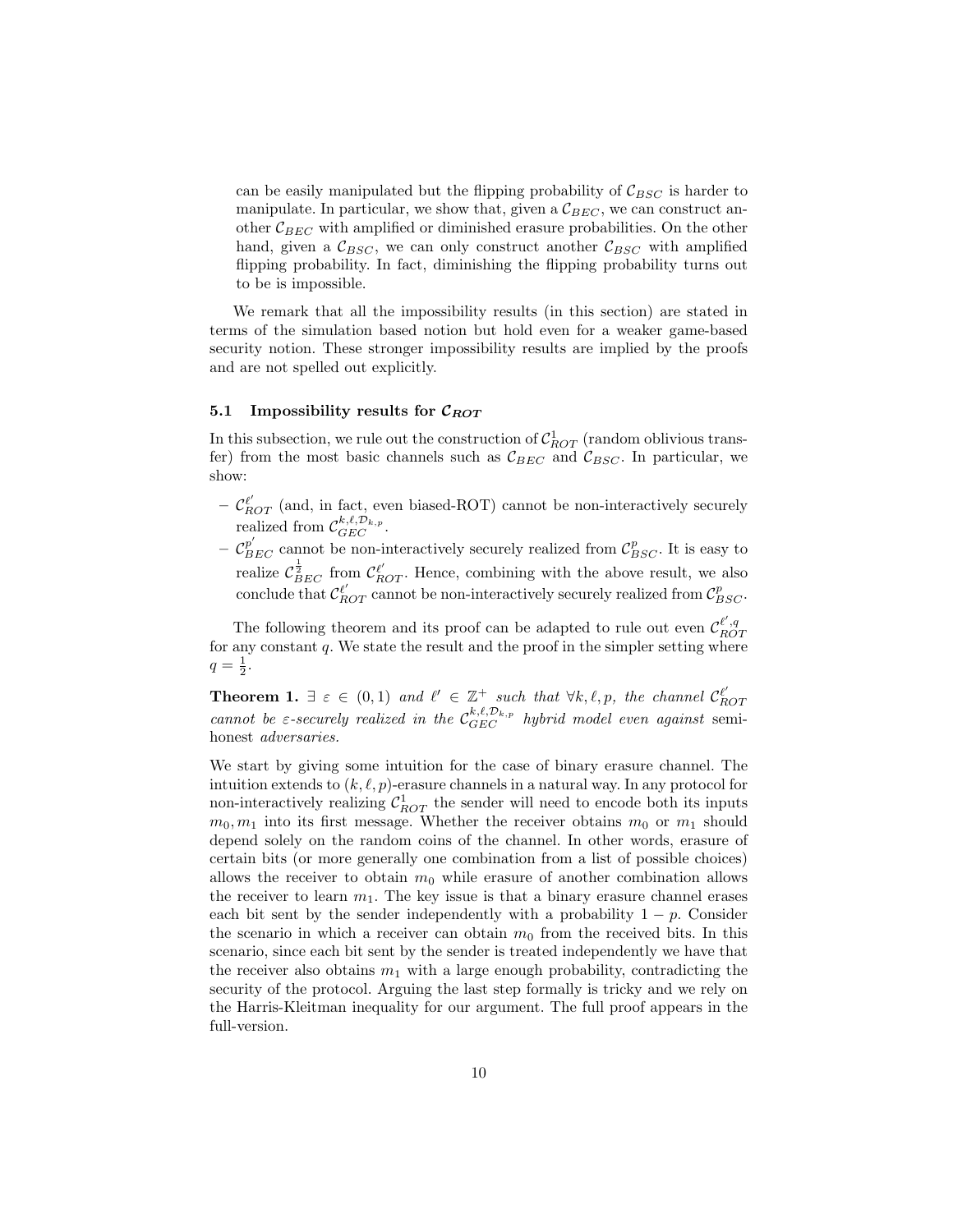**Theorem 2.**  $\forall p \in (\frac{1}{2}, 1), p' \in (0, 1)$  and protocol  $\pi$ ,  $\exists \varepsilon$  such that  $\pi$  does not *ε*-securely realize  $C_{BEC}^{p'}$  in the  $C_{BSC}^{p}$ -hybrid model even against semi-honest adversaries.

We start by giving some intuition. Any protocol for non-interactively securely realizing  $\mathcal{C}_{BEC}$  will need the sender to encode its input m into its first message. Whether the receiver obtains  $m$  or not should depend solely on the random coins of the channel. In other words when certain bits (or, more generally, one combination from a list of possible choices) is flipped then the receiver loses all information about  $m$  while flipping another combination allows the receiver to learn m completely. Consider a sequence of hybrid strings between a pair of strings on which the receiver outputs m and  $\perp$  respectively. Among the hybrid strings there must exist two strings that differ in exactly one bit but are such that the receiver's output on the two differs completely. At this point, we argue that a change of just one bit cannot affect the receiver's best guess about the sent bit very dramatically, contradicting the security of the protocol. The key technical challenge of the proof lies in proving that this happens with a noticeable probability. The full proof appears in the full-version.

#### 5.2 Positive constructions for  $C_{ROT}$

We start by presenting a construction of a random oblivious transfer channel in Red-Blue channel hybrid model. Our construction provides a solution for any arbitrary Red-Blue channel and is inefficient. Furthermore, such a channel in its generality is not very natural. Therefore, we study natural examples of Red-Blue channels (and their approximate variants) and attempt at more efficient solutions.

We start by considering the basic setting of an arbitrary Red-Blue Channel and prove that it is sufficient to realize a random oblivious transfer channel.

**Theorem 3.**  $\mathcal{C}_{ROT}^{\ell}$  can be  $\max\{\mu, \nu, \eta\}$ -UC-securely realized (even against malicious adversaries) in the  $(k, l', \mu, \nu, \eta)$ -Red-Blue Channel hybrid model where  $\ell' = \ell \cdot 2^k$ .

The proof appears in the full-version.Note that for the case of perfect Red-Blue Channel, we have that  $\mu = \nu = \eta = 0$ , and hence  $\mathcal{C}_{ROT}^{\ell}$  can be perfectly-UCsecurely realized in the  $(k, l')$ -Perfect Red-Blue Channel hybrid model where  $\ell' = \ell \cdot 2^k.$ 

Efficient construction for ROT. We will start by considering the case of perfect bursty channel and show that it can be used to realize ROT. Recall that a  $(k, \ell, b)$ -perfect bursty channel corresponds to the channel  $\mathcal{C}_{GEC}^{k, \ell, \mathcal{D}_{k,b}}$ , where  $\mathcal{D}_{k,b}$ is the distribution that outputs a  $k$  bit string such that all the bits are set to 1 besides the "burst" of bits in locations  $x + 1, x + 2, \ldots, x + b$  which are set to 0, where x is chosen uniformly from  $\{0, \ldots, k - b\}$ . In this setting we claim that: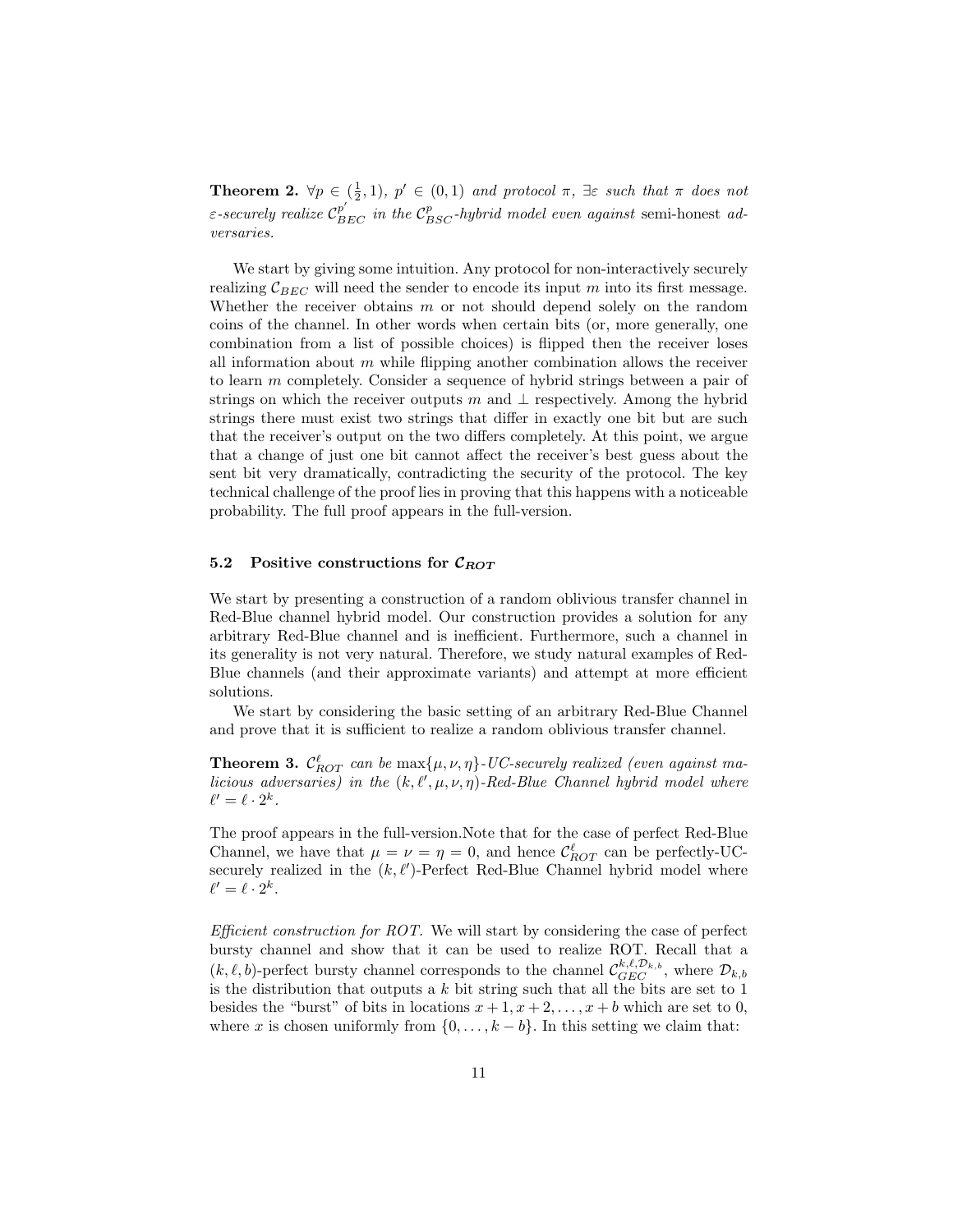**Theorem 4.**  $\mathcal{C}_{ROT}^{\ell}$  can be UC-securely realized (even against malicious adversaries) in the  $(k, \ell, b)$ -perfect bursty channel hybrid model when  $b > \frac{k}{2}$  or when b is odd.

Proof. We start by giving the intuition. The key idea is to use Shamir's secret sharing (with shares of length  $\ell$ ) and secret share the first string in the first half and the second string in the second half (with some appropriate threshold). Both when  $b > \frac{k}{2}$  or when b is odd we will have an asymmetry in terms of the deletion pattern. If more terms from the first half are erased then the first string is deleted and, on the other hand, if more terms from the second half get erased then the second string is deleted. If  $k$  is odd then our construction will only give a biased-ROT but this bias can be corrected using the transformation from Section 7. Similarly, we note that in our construction we do not need the distribution over where the burst happens to be uniform. Our protocol can be very easily modified so that this restriction is not crucial. This would however only give biased ROT protocols and this bias will need to be corrected using the transformation from Section 7.

Next we give the construction for the case when  $b$  is odd. We assume, for simplicity, that k is even and  $t = \frac{k}{2}$ . The construction for the setting when k is odd or when b is not necessarily odd but  $k > b/2$  are identical except that the parameters should be adjusted appropriately.

 $\Pi = \langle S, R \rangle$  protocol with sender input  $m_0, m_1$ 

- 1. Let  $\theta = t \lfloor b/2 \rfloor$ . Let  $\{\alpha_1, \ldots, \alpha_t\}$  be a  $\theta$ -out-of-t Shamir's secret sharing of  $m_0$ . Similarly, let  $\{\alpha_{t+1}, \ldots, \alpha_k\}$  be a  $\theta$ -out-of-t Shamir's secret sharing of  $m_1$ .
- 2. Send  $(\alpha_1, \ldots, \alpha_k)$  to the receiver.
- 3. Let the starting point of the burst in the symbols received by the receiver be  $i^*$ . If  $i^* > \theta$  compute  $m_0$  using the shares  $\alpha_1, \ldots, \alpha_\theta$  and output  $(m_0, \perp)$ ; otherwise, output  $(\perp, m_1)$  where  $m_1$  is computed using the shares  $\alpha_{k-\theta+1}, \ldots, \alpha_k$ .

Fig. 2.  $\mathcal{C}_{ROT}^{\ell}$  in the  $(k, \ell, b)$ -perfect bursty channel hybrid model, for odd b

The construction appears in Figure 2. Since  $b$  is odd, either in the first half or in the second half at least  $\lceil b/2 \rceil$  of the strings are erased and hence that value remains hidden. On the other hand, in the other half the value can always be computed since at most  $\lfloor b/2 \rfloor$  strings are deleted. The proof is identical to the case of Red-Blue Channel (proved in the full-version) and is therefore omitted.

Channel with Imprecise Burst. Finally, we consider a bursty erasure channel where the size of burst is not precisely known but comes from roughly a discrete gaussian distribution. Recall that  $(k, \ell, b, \sigma)$ -noisy bursty channel corresponds to the channel  $\mathcal{C}_{GEC}^{k,\ell,\mathcal{D}_{k,b,\sigma}}$ , where  $\mathcal{D}_{k,b,\sigma}$  is the distribution that outputs a k bit string such that all the bits are set to 1 besides the bits in locations  $x+1, x+2, \ldots, x+b'$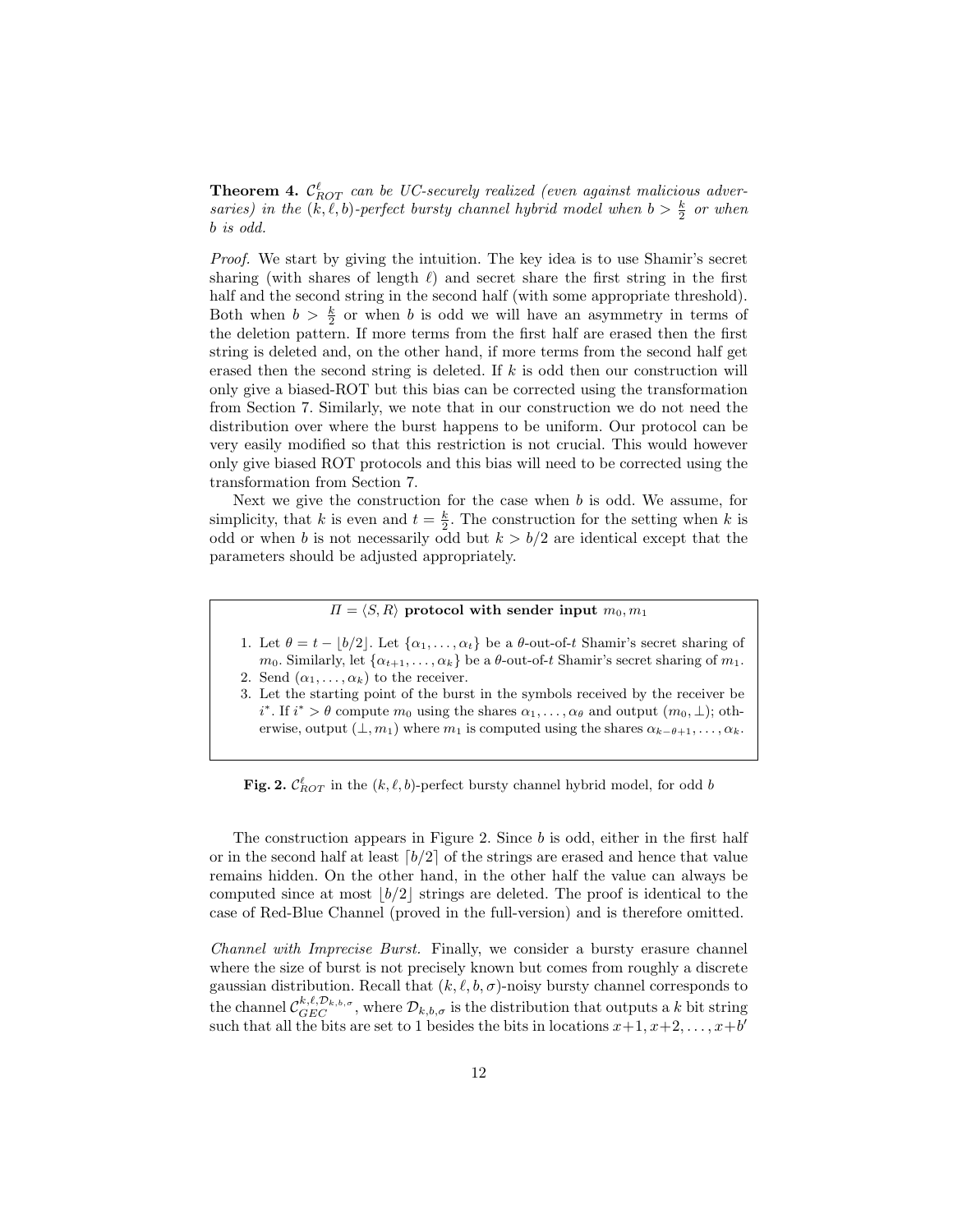where  $b'$  is sampled from a gaussian and rounded to the closest non-negative integer  $\leq k$  with mean b and standard deviation  $\sigma$  and then x is chosen uniformly from  $\{0, \ldots, k - b'\}.$ 

**Theorem 5.**  $\mathcal{C}_{ROT}^{\ell}$  can be  $\frac{(1-\alpha)b}{k-(1+\alpha)b}+\frac{\sigma^2}{\alpha^2b}$  $\frac{\sigma^2}{\alpha^2 b^2}$ -UC-securely realized in the  $(k, \ell, b, \sigma)$ noisy bursty channel hybrid model for any constant  $\alpha \in (0,1)$ .

Proof. We use the same construction as in Figure 2 except the threshold parameter  $\theta$  of the Shamir secret sharing. We set it up in a way so that it is possible to obtain  $m_0$  if less than  $(1-\alpha)b/2$  symbols are erased from the first half. Similarly secret sharing is done for the second half. By Chebyshev's inequality, the probability that the size of the burst, b', lies outside the range  $\{(1-\alpha)b, \ldots, (1+\alpha)b\}$ is at most  $\frac{\sigma^2}{\alpha^2 h}$  $\frac{\sigma^2}{\alpha^2 b^2}$  (if b' is too big the receiver may not learn any value, while if b' is too small it may learn both values). Assuming this does not happen, then the receiver gets only one of the sent values as long as the burst does not happen "in the middle" (i.e.,  $(1-\alpha)b/2$  symbols are erased from each half). The probability that the burst happens in the middle is at most  $\frac{(1-\alpha)b}{k-(1+\alpha)b}$ .

#### 5.3 Self-transformations for  $\mathcal{C}_{BEC}$  and  $\mathcal{C}_{BSC}$

In this subsection, we show that any erasure channel can be used to construct a binary erasure channel with any desired erasure probability. On the other hand, the case of BSC is very different. The probability of correct transmission in a BSC channel can be reduced but cannot be increased. Formally,

**Theorem 6.**  $\forall$   $\mathcal{C}_{GEC}^{k,\ell,\mathcal{D}}$  such that  $\mathcal{D}$  is not a constant distribution,  $\exists$  p such that  $C_{BEC}^{p}$  can be (perfectly) UC-securely realized (even against malicious adversaries) in the  $\mathcal{C}_{GEC}^{k,\ell,\mathcal{D}}$ -hybrid model.

**Theorem 7.**  $\forall p, p' \in (0,1)$  and  $\epsilon > 1$ ,  $\exists p'' \in [p', \epsilon p']$ , such that  $C_{BEC}^{p''}$  can be (perfectly) UC-securely realized (even against malicious adversaries) in the  $\mathcal{C}_{BEC}^{p}$ -hybrid model.

**Theorem 8.**  $\forall p \in (\frac{1}{2}, 1)$  and  $t \in \mathbb{Z}^+$ , the channel  $\mathcal{C}_{BSC}^{p'}$  can be (perfectly) UCsecurely realized (even against malicious adversaries) in the  $\mathcal{C}_{BSC}^{p}$ -hybrid model where  $p' = \frac{1}{2} + 2^{t-1} (p - \frac{1}{2})^t$ .

**Theorem 9.**  $\forall p, p' \in (\frac{1}{2}, 1), p' > p$  and protocol  $\pi$ ,  $\exists \varepsilon$  such that  $\pi$  does not *ε*-securely realize  $C_{BSC}^{p'}$  in the  $C_{BSC}^{p}$ -hybrid model even against semi-honest adversaries.

Proofs of the above theorems appear in the full-version.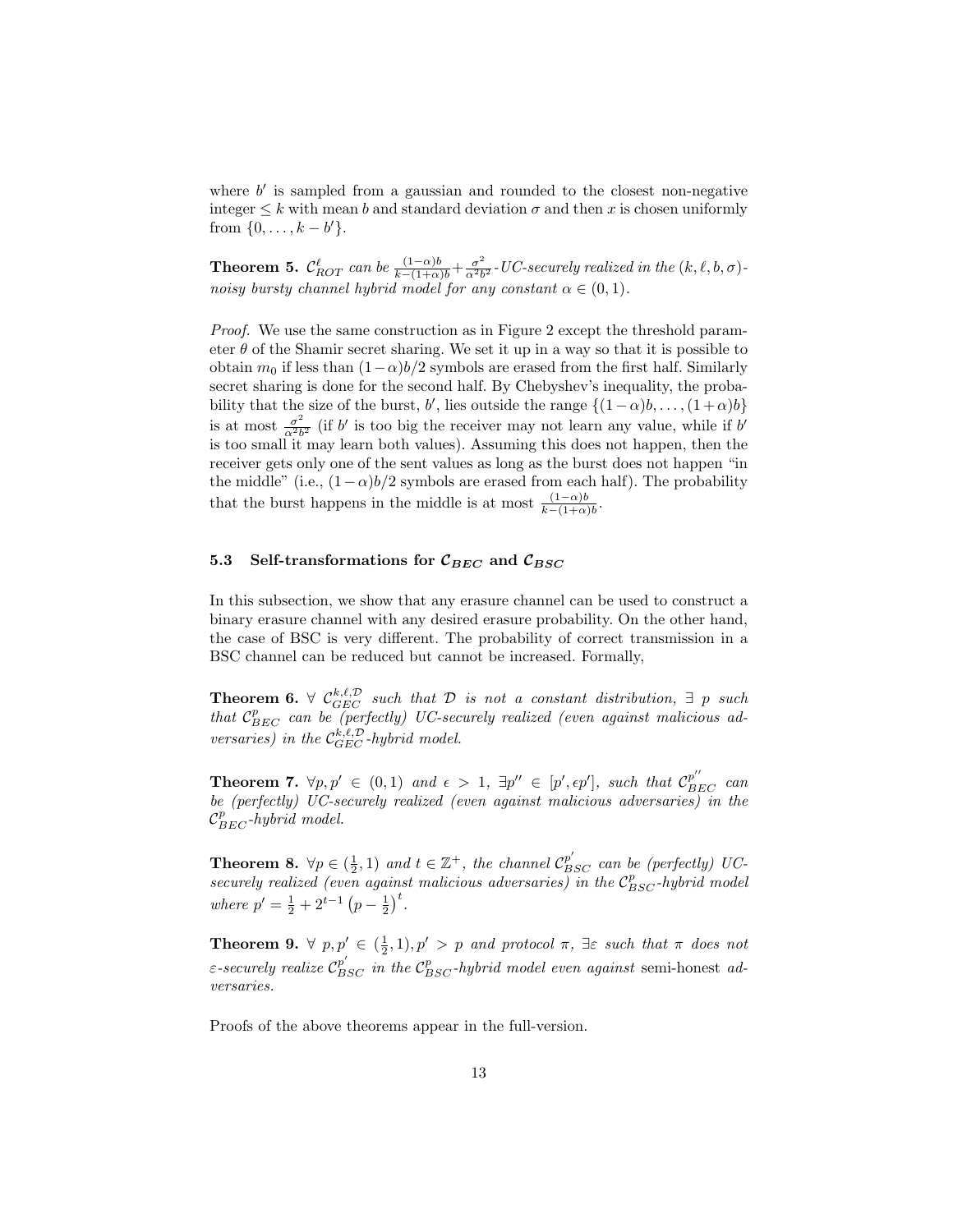## 6 OWSC scheme for Deterministic Functionalities

 $\text{OWSC}^f/\mathcal{C}$  is a meaningful notion only for those deterministic functions f such that given a value y identifying if there exists an input x such that  $y = f(x)$ is non-trivial (cannot be done in efficiently). This, in particular, rules out all functions with polynomial sized input domains. Furthermore, this notion is useful only in the setting of malicious adversaries because it is trivial to realize this notion in the setting of semi-honest adversaries.

We start by noting that a  $\text{OWSC}^f/\mathcal{C}$  scheme, for any deterministic function f, can be realized by using a  $OWSC^{z}/\mathcal{C}$  scheme for the zero-knowledge functionality. This can be achieved simply by having the sender send the output to the receiver and along with it prove in zero-knowledge, knowledge of an input x for which  $f(x)$  yields the provided output. Here we implicitly assume that besides the channel  $\mathcal C$  the sender also has access to an error free channel which can be implemented using  $\mathcal C$  itself (with a negligible error). Formally,

**Theorem 10.** For every deterministic function f, there exists a  $\text{OWSC}^f/\mathcal{C}$  scheme that is a UC-secure realization (even against malicious adversaries) of the functionality  $\mathcal{F}_f$  in the C-hybrid model where  $\mathcal{C} \in \{ \mathcal{C}_{GEC}^{k,\ell,\mathcal{D}}, \mathcal{C}_{BSC}^{p} \}.$ 

As already mentioned, proving the above theorem reduces to the task of realizing a  $OWSC^{2k}/C$  scheme. In our construction, we will make use of oblivious ZK-PCPs (see definitions in full-version).

**Lemma 2.** There exists a OWSC<sup>k</sup>/C scheme that is a UC-secure realization (even against malicious adversaries) of the zero-knowledge functionality in the  $\mathcal{C}\text{-}\textit{hybrid model where } \mathcal{C} \in \{ \mathcal{C}_{GEC}^{k,\ell,\mathcal{D}}, \mathcal{C}_{BSC}^{p} \}.$ 

We start by giving some intuition. The key idea is to use an erasure channel or a binary symmetric channel to send over multiple instances of independently chosen ZK-PCPs and observe the statistical gap that can be created only if valid proofs were sent. However, a number of difficulties arise in realizing this intuition, particularly in our construction from BSC. Below, we provide our construction from erasure channels. The more involved construction from binary symmetric channel is deferred to full-version.

Erasure Channels. We start by considering the case of binary erasure channels with error probability  $\frac{1}{2}$ ; i.e., when  $C = C_{BEC}^{\frac{1}{2}}$ . It follows from Theorem 6 and Theorem 7 that any  $\mathcal{C}_{GEC}^{k,\ell,\mathcal{D}}$  can be used to realize  $\mathcal{C}_{BEC}^{\frac{1}{2}}$ . We give the protocol in Figure 3.

<sup>&</sup>lt;sup>7</sup> Theorem 7 only guarantees a channel  $C_{BEC}^{p'}$  with p' close enough to p. We will use the value  $\frac{1}{2}$  for concreteness but any value close enough to  $\frac{1}{2}$ , say in the range  $\frac{1}{2}$  to  $\frac{51}{100}$ , will suffice as well.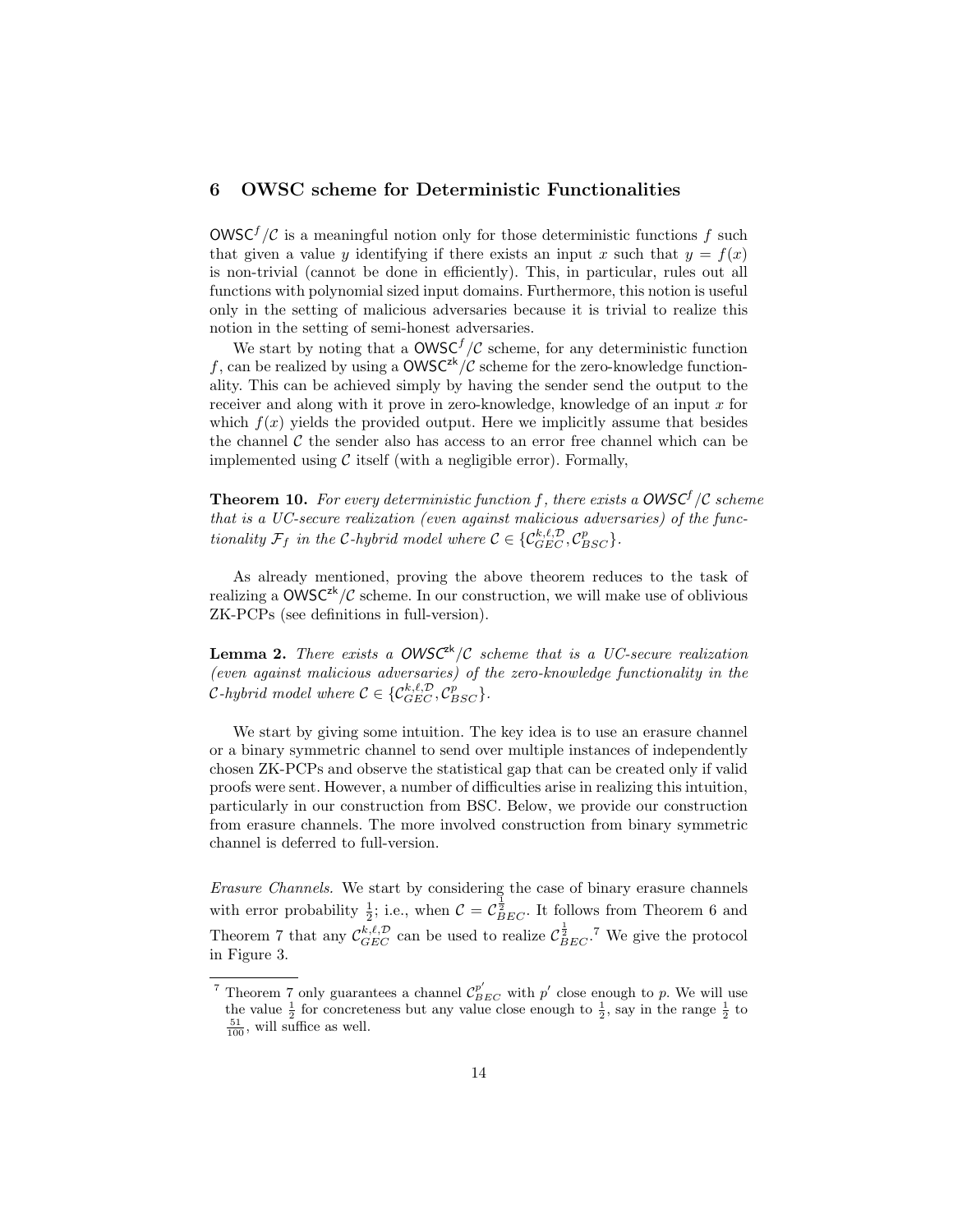$\mathsf{OWSC}^\mathsf{zk}/\mathcal{C}_{BEC}^p$  protocol for language  $L$ 

Common Input:  $x \in \{0,1\}^{\lambda}$ .

Auxiliary Input for prover P: w such that  $(x, w) \in R_L$ .

**Parameters:** Let  $(P_{oZK}, V_{oZK})$  be any  $(c, \nu)$ -oblivious ZK-PCP system (see full-version)(with  $c \leq \frac{n}{4}$  and  $\nu \geq \frac{3}{4}$ ) with knowledge soundness  $\kappa$ . Let  $\ell = \frac{\lambda}{\kappa}$ .

- P samples proofs  $\pi_1, \ldots, \pi_\ell$  from  $P_{oZK}(\lambda, x, w)$  and sends  $(\pi_1, \ldots, \pi_\ell)$  to V via the erasure channel  $C_{BEC}^p$ .
- $-$  V receives  $\pi'_1, \ldots, \pi'_\ell$  and for all  $i \in [\ell]$  checks if  $V_{oZK}(\pi'_i)$ . It outputs accept if all the checks pass and reject otherwise.



Completeness. For every  $i \in [k]$ , using Chernoff bound, we have that:

$$
\Pr\left[\Upsilon(\pi'_i) \leq \frac{n}{4}\right] \leq e^{-\frac{n}{16}},
$$

where  $\Upsilon(\pi'_i)$  denotes the number of occurrences of  $\perp$  in  $\pi'_i$ .

Hence, except with negligible probability for each  $i \in [k]$ , R receives at least c. Given this the completeness of the protocol follows from the completeness of the oblivious ZK-PCP.

Soundness. We will construct an extractor  $E'$ , that extracts valid witnesses from any cheating prover  $P^*$  that makes the honest verifier accept with non-negligible probability. We will first describe our extractor  $E'$  and then argue that it indeed works (with overwhelming probability).

Our extractor E' proceeds as follows. Let  $(\pi_1, \pi_2, \ldots, \pi_\ell)$  be the proofs generated by the cheating prover  $P^*$ . For every  $i \in [\ell], E'$  obtains  $y_i = E(x, \pi_i)$ . If  $\exists i^* \in [\ell]$  such that  $y_{i^*} \in R(x)$  then output  $y_{i^*}$  (breaking ties arbitrarily). If no such  $i^*$  exists then output  $\perp$ .

Note that since our extractor  $E'$  failed to extract witness out of  $\pi_i$  for any  $i \in [\ell]$  we have (by soundness of the ZK-PCP) that  $Pr[V_{oZK}(x, \pi'_i) = 0] \geq \kappa$ , for every  $i \in [\ell]$ , where the probability is taken over the random choices of obtaining  $\pi'_i$  from  $\pi_i$ . Hence, if E' outputs  $\perp$  then the verifier must also always reject, except with probability at most  $\leq (1 - \kappa)^{\ell}$ , which is negligible for  $\ell = \frac{\lambda}{\kappa}$ .

Zero-Knowledge. We need to construct a simulator  $\mathcal{S}'$  for our protocol. This construction follows immediately from the  $\nu$ -zero-knowledge property of the oblivious ZK-PCP.

The full proof for the case of BSC appears in full-version.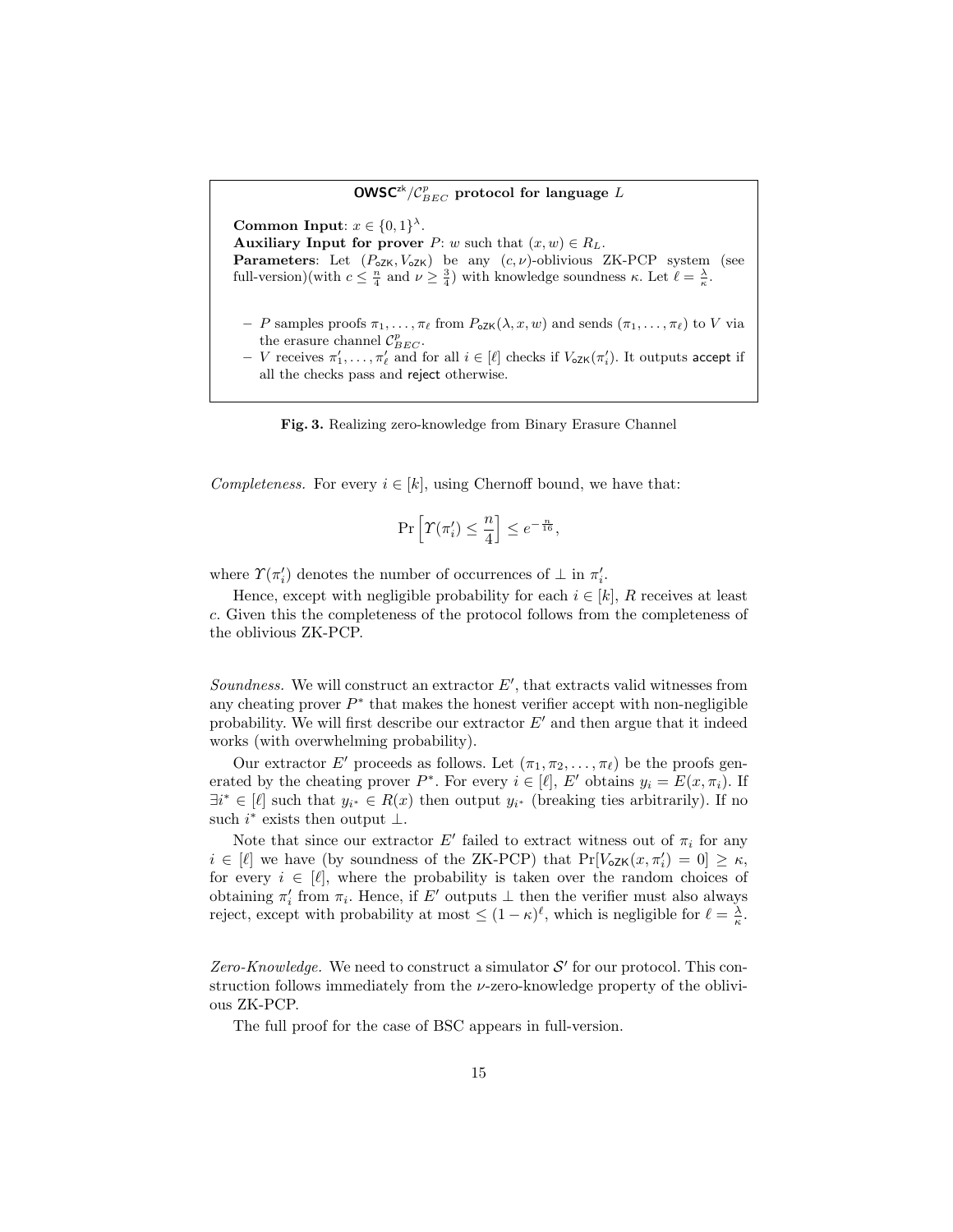# $7 \quad \mathcal{C}_{ROT}^{\ell}$  is OWSC complete for randomized functionalities

In this section, we describe an OWSC scheme for any randomized function in the  $\mathcal{C}_{ROT}$ -hybrid model that uses only a *single* round of random OTs and no additional interaction. The functionalities considered here provide output to only one party. This result follows directly from [IPS08, Appendix B] and we include the construction and proof in the full-version for completeness (much of the text have been taken verbatim from [IPS08, Appendix B]). More efficient alternatives have been considered by  $[IKO+11a]$  however we consider the simplest feasibility result for our setting.

One technical difference in our setting compared to [IPS08] is in the underlying primitive from which the protocols are constructed. While the protocol in [IPS08] uses a regular 1-out-of-N OT protocol, in our case we only have access to a 1-out-of-2 ROT protocol and need to convert it to a 1-out-of-N ROT protocol. (Recall that the choice about which 1-out-of-N strings the receiver obtains is made by the channel in the ROT protocol.) This however can be done easily using standard techniques and a sketch of the construction has been provided in full-version.

**Theorem 11.** For every randomized function f,  $\exists \ell$  and a  $\mathsf{OWSC}^f/\mathcal{C}_{ROT}^{\ell}$  scheme that is a UC-secure realization (even against malicious adversaries) of the functionality  $\mathcal{F}_f$  in the  $\mathcal{C}_{ROT}^{\ell}$ -hybrid model.

 $\epsilon$ -secure variant. We can also use the  $\epsilon$ -UC realization of ROT (based on noisy bursty channel as in Theorem 5) in order to obtain a  $\epsilon \cdot r$ -UC realization of  $\text{OWSC}^f$  where r is the number of ROT calls made inside our construction. r for our construction is a fixed polynomial in the security parameter  $\lambda$ , independent of the size of the function being computed.

Construction using biased-ROT. The above theorem is stated just for the case of  $\mathcal{C}_{ROT}^{\ell}$ -hybrid model. However we note that the same construction continues to work in the  $\mathcal{C}_{ROT}^{\ell,p}$ -hybrid model, for any constant  $p \in (0,1)$ , with one small change. When using the  $\mathcal{C}_{ROT}^{\ell,p}$  channel, the input provided by the channel for the function evaluation will be biased. This issue can be resolved by using security parameter  $\lambda$  number of independent bits from the channel to obtain each bit for the functionality being evaluated. More specifically, each input bit for the functionality is obtained by taking the exclusive or of  $\lambda$  independent input bits. By the XOR Lemma, we claim that the obtained bits will be close to uniform.

Furthermore, when using the  $\mathcal{C}_{ROT}^{\ell,p}$ -hybrid model, the construction itself does not depend on the precise value of the constant  $p$ . Hence, our construction is robust in the sense that it remains secure even if the adversary gets to specify the value of  $p$  (within some bounded range).

#### References

[Ajt10] Miklós Ajtai. Oblivious RAMs without cryptogrpahic assumptions. In Leonard J. Schulman, editor, 42nd Annual ACM Symposium on Theory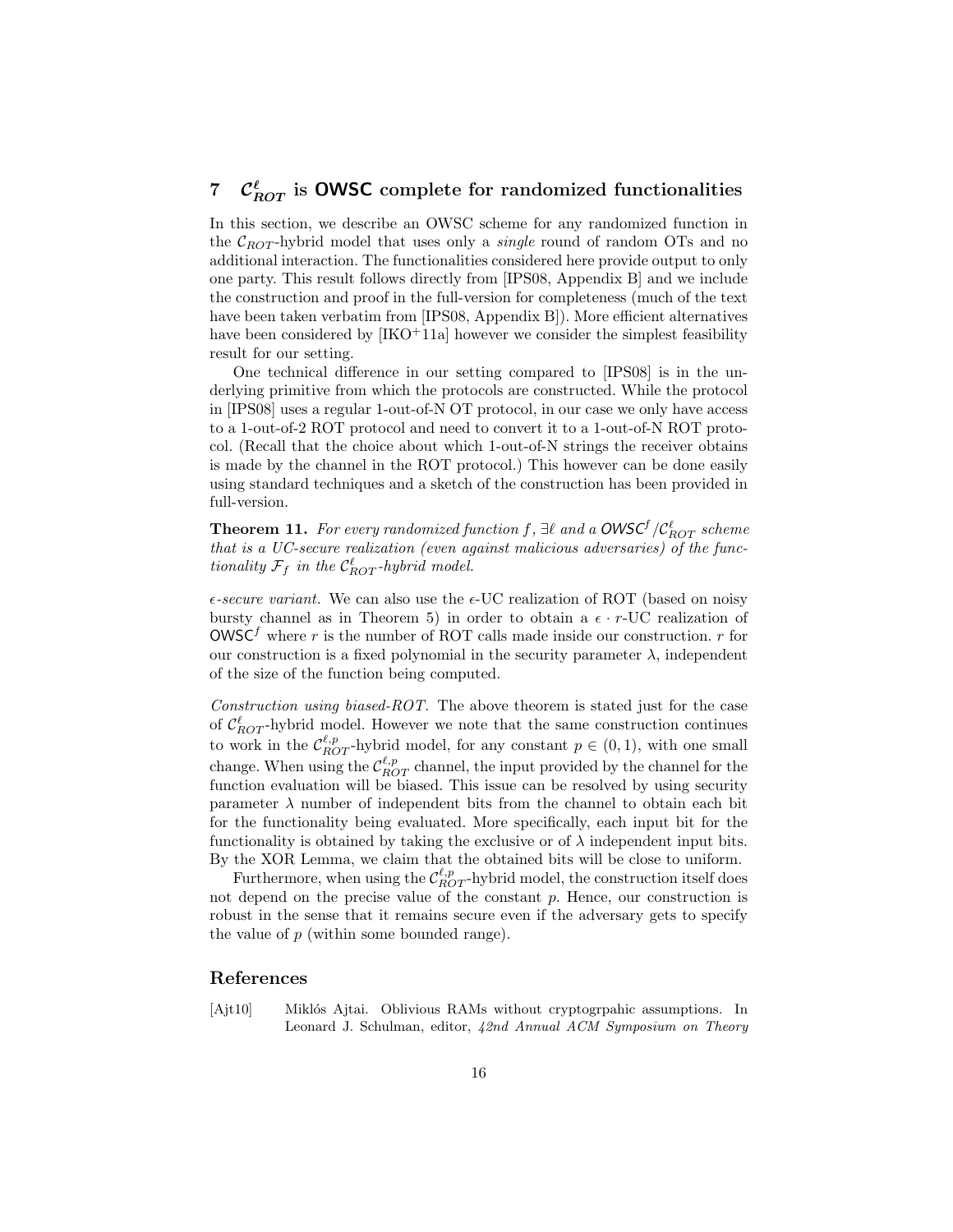of Computing, pages 181–190, Cambridge, Massachusetts, USA, June 5–8, 2010. ACM Press.

- [BBCM95] Charles H. Bennett, Gilles Brassard, Claude Crepeau, and Ueli M. Maurer. Generalized privacy amplification. Information Theory, IEEE Transactions on, 41(6):1915 –1923, Nov 1995.
- [BBR88] Charles H. Bennett, Gilles Brassard, and Jean-Marc Robert. Privacy amplification by public discussion. SIAM Journal on Computing, 17(2):210– 229, 1988.
- [BCR86] Gilles Brassard, Claude Crépeau, and Jean-Marc Robert. Information theoretic reductions among disclosure problems. In FOCS, pages 168–173, 1986.
- [BFM90] Manuel Blum, Paul Feldman, and Silvio Micali. Proving security against chosen cyphertext attacks. In Shafi Goldwasser, editor, Advances in Cryp $toloqu - CRYPTO'88$ , volume 403 of Lecture Notes in Computer Science, pages 256–268, Santa Barbara, CA, USA, August 21–25, 1990. Springer, Berlin, Germany.
- [BGW88] Michael Ben-Or, Shafi Goldwasser, and Avi Wigderson. Completeness theorems for non-cryptographic fault-tolerant distributed computation. In Proc. 20th STOC, pages 1–10. ACM, 1988.
- [BP04] Boaz Barak and Rafael Pass. On the possibility of one-message weak zeroknowledge. In Moni Naor, editor, TCC 2004: 1st Theory of Cryptography Conference, volume 2951 of Lecture Notes in Computer Science, pages 121–132, Cambridge, MA, USA, February 19–21, 2004. Springer, Berlin, Germany.
- [BTV12] Mihir Bellare, Stefano Tessaro, and Alexander Vardy. Semantic security for the wiretap channel. In Reihaneh Safavi-Naini and Ran Canetti, editors, Advances in Cryptology – CRYPTO 2012, volume 7417 of Lecture Notes in Computer Science, pages 294–311, Santa Barbara, CA, USA, August 19– 23, 2012. Springer, Berlin, Germany.
- [Can01] Ran Canetti. Universally composable security: A new paradigm for cryptographic protocols. Electronic Colloquium on Computational Complexity (ECCC) TR01-016, 2001. Previous version "A unified framework for analyzing security of protocols" availabe at the ECCC archive TR01-016. Extended abstract in FOCS 2001.
- [Can05] Ran Canetti. Universally composable security: A new paradigm for cryptographic protocols. Cryptology ePrint Archive, Report 2000/067, 2005. Revised version of [Can01].
- [CK88] Claude Crépeau and Joe Kilian. Achieving oblivious transfer using weakened security assumptions (extended abstract). In FOCS, pages 42–52, 1988.
- [CMW04] Claude Crépeau, Kirill Morozov, and Stefan Wolf. Efficient unconditional oblivious transfer from almost any noisy channel. In Carlo Blundo and Stelvio Cimato, editors, SCN 04: 4th International Conference on Security in Communication Networks, volume 3352 of Lecture Notes in Computer Science, pages 47–59, Amalfi, Italy, September 8–10, 2004. Springer, Berlin, Germany.
- [DFMS04] Ivan Damgård, Serge Fehr, Kirill Morozov, and Louis Salvail. Unfair noisy channels and oblivious transfer. In Moni Naor, editor, TCC 2004: 1st Theory of Cryptography Conference, volume 2951 of Lecture Notes in Computer Science, pages 355–373, Cambridge, MA, USA, February 19–21, 2004. Springer, Berlin, Germany.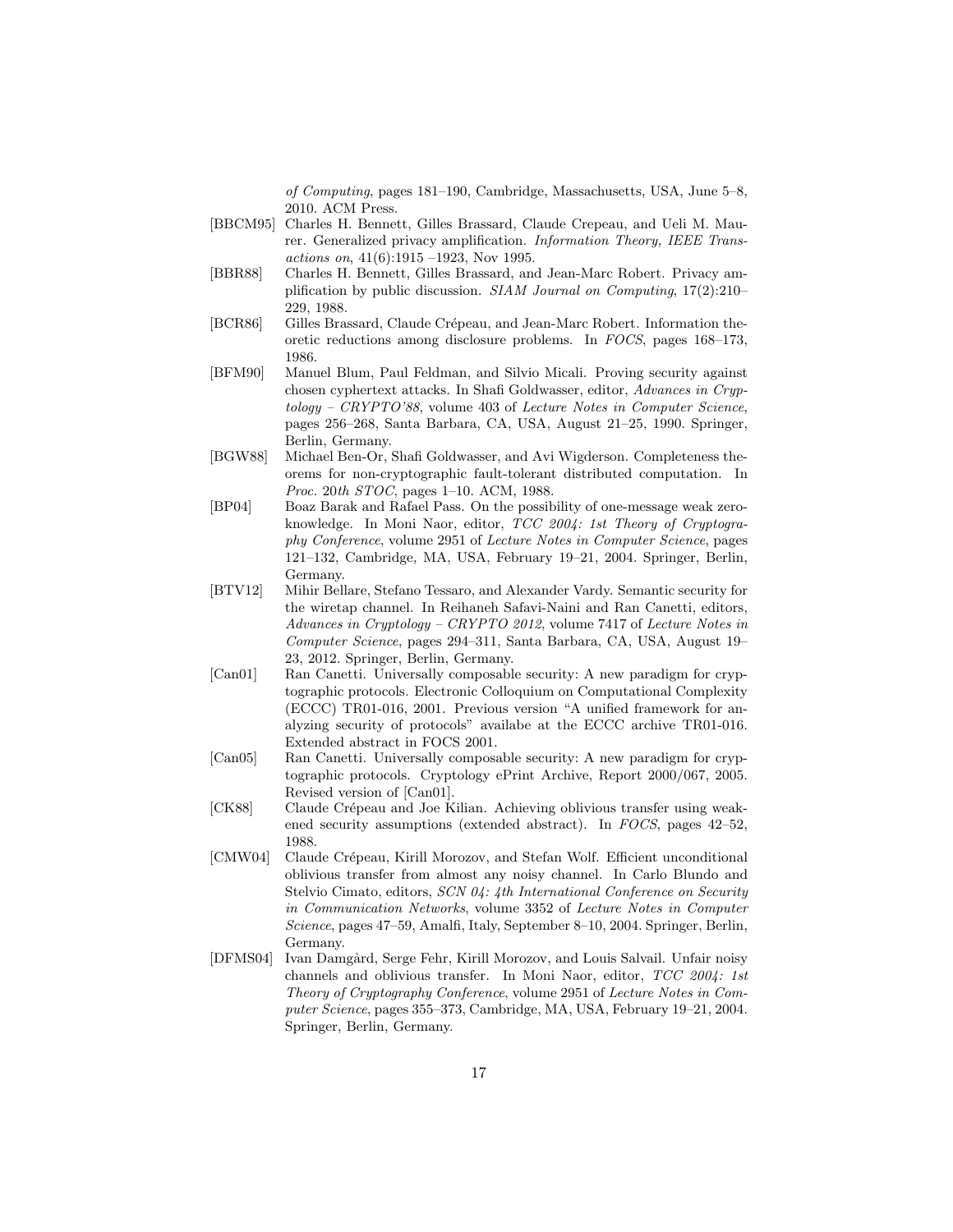- [DKS99] Ivan Damgård, Joe Kilian, and Louis Salvail. On the (im)possibility of basing oblivious transfer and bit commitment on weakened security assumptions. In Jacques Stern, editor, Advances in Cryptology – EURO-CRYPT'99, volume 1592 of Lecture Notes in Computer Science, pages 56– 73, Prague, Czech Republic, May 2–6, 1999. Springer, Berlin, Germany.
- [FLS99] Uriel Feige, Dror Lapidot, and Adi Shamir. Multiple noninteractive zero knowledge proofs under general assumptions. SIAM J. Comput., 29(1):1– 28, 1999.
- [GMW87] Oded Goldreich, Silvio Micali, and Avi Wigderson. How to play ANY mental game. In ACM, editor, *Proc.* 19th STOC, pages 218–229. ACM, 1987. See [Gol04, Chap. 7] for more details.
- [Gol04] Oded Goldreich. Foundations of Cryptography: Basic Applications. Cambridge University Press, 2004.
- [Har60] Theodore E. Harris. A lower bound for the critical probability in a certain percolation process. Proc. Cambridge Phil. Soc., 56:13–20, 1960.
- [IKO<sup>+</sup>11a] Yuval Ishai, Eyal Kushilevitz, Rafail Ostrovsky, Manoj Prabhakaran, and Amit Sahai. Efficient non-interactive secure computation. In Kenneth G. Paterson, editor, Advances in Cryptology – EUROCRYPT 2011, volume 6632 of Lecture Notes in Computer Science, pages 406–425, Tallinn, Estonia, May 15–19, 2011. Springer, Berlin, Germany.
- [IKO<sup>+</sup>11b] Yuval Ishai, Eyal Kushilevitz, Rafail Ostrovsky, Manoj Prabhakaran, Amit Sahai, and Jürg Wullschleger. Constant-rate oblivious transfer from noisy channels. In CRYPTO, pages 667–684, 2011.
- [IPS08] Yuval Ishai, Manoj Prabhakaran, and Amit Sahai. Founding cryptography on oblivious transfer - efficiently. In CRYPTO, pages 572–591, 2008.
- [ISW03] Yuval Ishai, Amit Sahai, and David Wagner. Private circuits: Securing hardware against probing attacks. In Dan Boneh, editor, Advances in Cryptology – CRYPTO 2003, volume 2729 of Lecture Notes in Computer Science, pages 463–481, Santa Barbara, CA, USA, August 17–21, 2003. Springer, Berlin, Germany.
- [Kil88] Joe Kilian. Founding cryptography on oblivious transfer. In STOC, pages 20–31, 1988.
- [Kle66] Daniel J. Kleitman. Families of non-disjoint subsets. J. Combin. Theory, 1:153–155, 1966.
- [KM01] Valeri Korjik and Kirill Morozov. Generalized oblivious transfer protocols based on noisy channels. In MMM-ACNS, pages 219–229, 2001.
- [Liu] Henry Liu. M400 msci project discrete isoperimetric inequalities.
- [Mau91] Ueli M. Maurer. Perfect cryptographic security from partially independent channels. In STOC, pages 561–571, 1991.
- [Mau02] Ueli M. Maurer. Secure multi-party computation made simple. In Stelvio Cimato, Clemente Galdi, and Giuseppe Persiano, editors, SCN, volume 2576 of Lecture Notes in Computer Science, pages 14–28. Springer, 2002.
- [Pas03] Rafael Pass. On deniability in the common reference string and random oracle model. In Dan Boneh, editor, Advances in Cryptology – CRYPTO 2003, volume 2729 of Lecture Notes in Computer Science, pages 316–337, Santa Barbara, CA, USA, August 17–21, 2003. Springer, Berlin, Germany.
- [RTWW11] Samuel Ranellucci, Alain Tapp, Severin Winkler, and Jürg Wullschleger. On the efficiency of bit commitment reductions. In ASIACRYPT, pages 520–537, 2011.